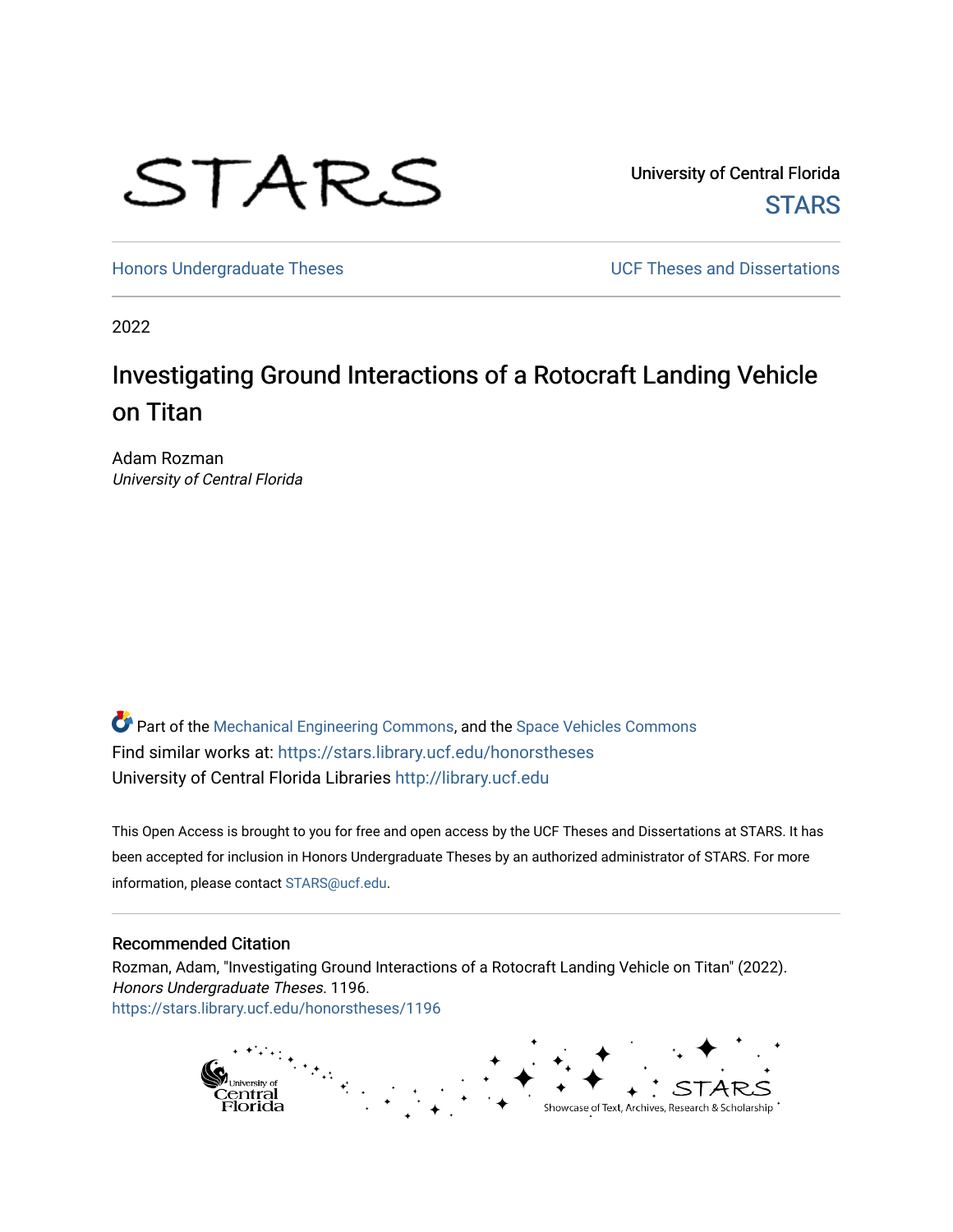# INVESTIGATING GROUND INTERACTIONS OF A ROTORCRAFT LANDING VEHICLE ON TITAN

by

### ADAM ROZMAN

A thesis submitted in partial fulfillment of the requirements for the Honors in Major Program in Mechanical Engineering in the College of Engineering and Computer Science and in the Burnett Honors College at the University of Central Florida Orlando, Florida

> Spring Term 2022

Thesis Chair: Dr. Michael Kinzel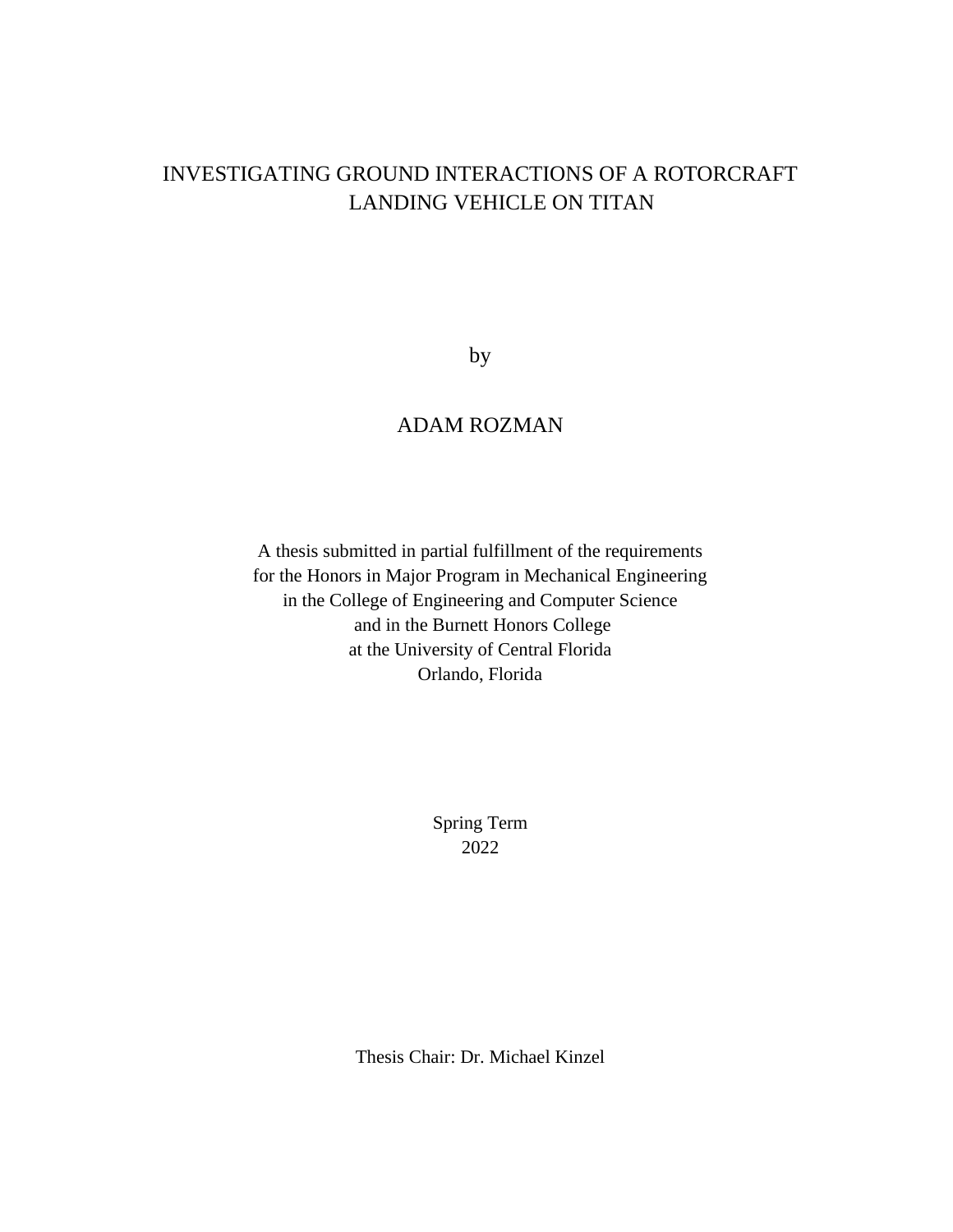### ABSTRACT

The exploration of celestial bodies has recently advanced from rovers to rotorcraft. This includes the recent flights of Mars Ingenuity and the upcoming Dragonfly mission to explore the terrain of Saturn's moon Titan as part of NASA's New Frontiers Program [1]. Flight-based landers can travel quickly to sites kilometers apart and land in complex terrain [2]. Although cruise conditions for these rotorcrafts are well understood, studies are necessary to understand take-off and landing. In ground effect conditions, a rotor wake impinges and reflects off the ground, creating changes in aerodynamics such as increased lift. Additionally, operating over loose surfaces, the rotors can create clouds of dust obscuring the vehicle's sensors, a hazard termed "brownout" from rotorcraft landing in sandy and snowy conditions on Earth. Take-off and landing events involve interactions between the rotor wake, fuselage, and ground, and lead to a multi-phase interface between the fluid atmosphere and the dispersed dust particles [3]. The objective of this study is to computationally model and evaluate ground effect aerodynamic forces on the Dragonfly rotorcraft lander. A calculation of sediment distribution across the surface of the vehicle will provide insight to which components might be most affected by brownout.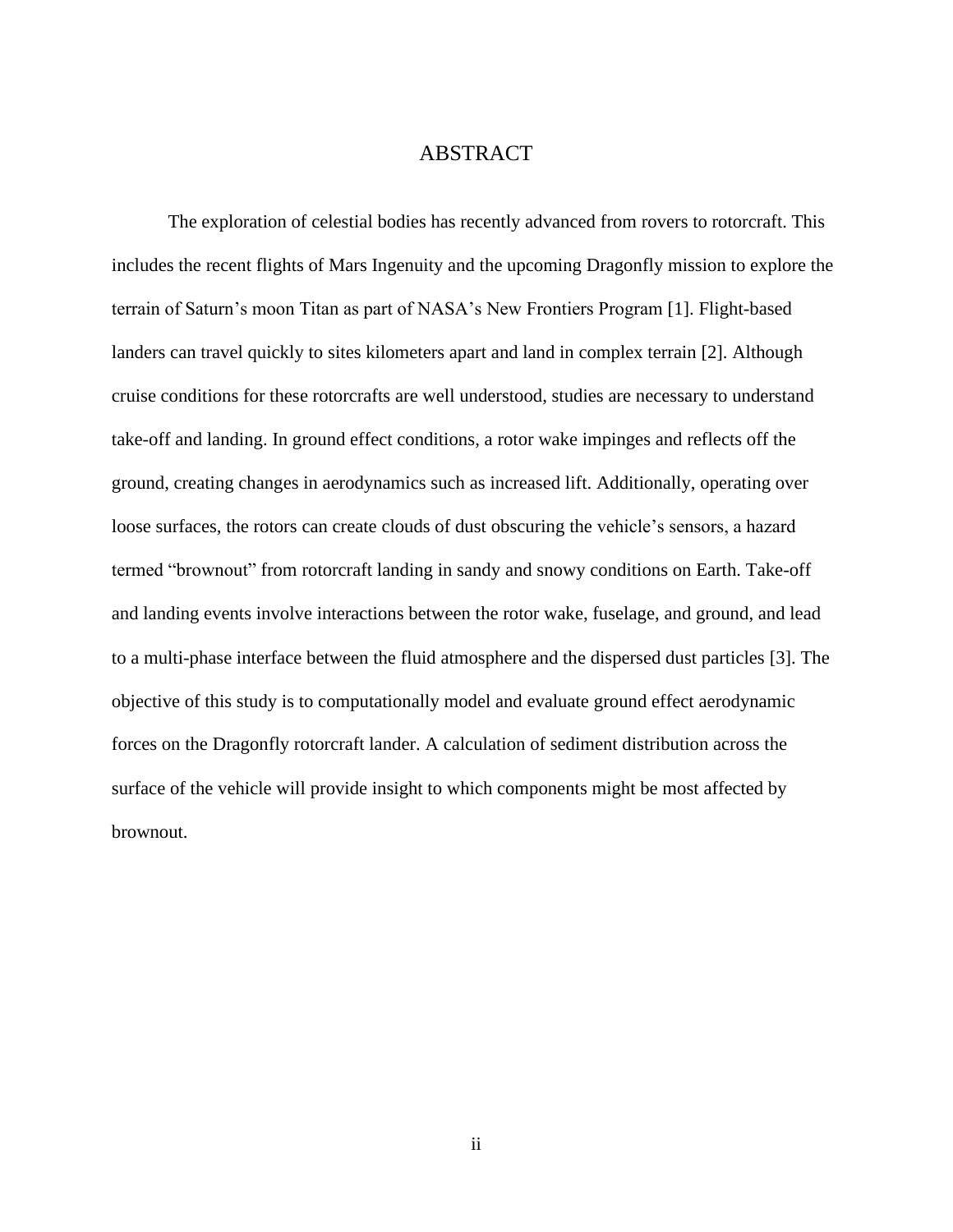# TABLE OF CONTENTS

| CHAPTER FOUR - EULERIAN MULTIPHASE BROWNOUT MODEL  13 |  |
|-------------------------------------------------------|--|
|                                                       |  |
|                                                       |  |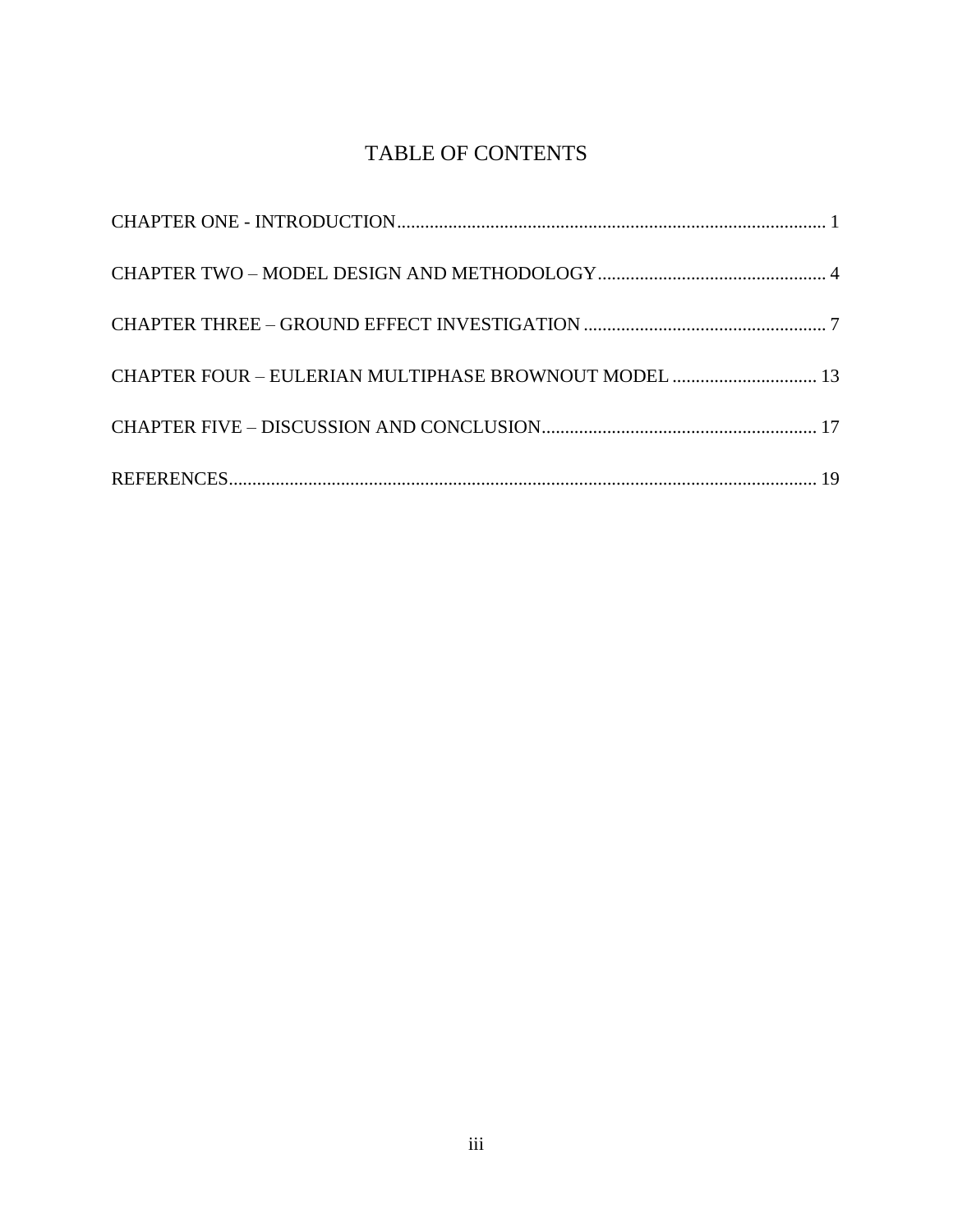# LIST OF FIGURES

| Figure 2: Computational mesh of vehicle surface (left) and cross-section of coaxial propeller        |
|------------------------------------------------------------------------------------------------------|
|                                                                                                      |
|                                                                                                      |
| Figure 4: Midplane velocity profiles at altitudes of 14, 11, 7, and 5 meters (left-to-right, top-to- |
|                                                                                                      |
|                                                                                                      |
| Figure 6: Midplane velocity profiles at altitudes of 3, 2, 1, and 0 meters (left-to-right, top-to-   |
|                                                                                                      |
|                                                                                                      |
|                                                                                                      |
|                                                                                                      |
|                                                                                                      |
|                                                                                                      |
|                                                                                                      |
|                                                                                                      |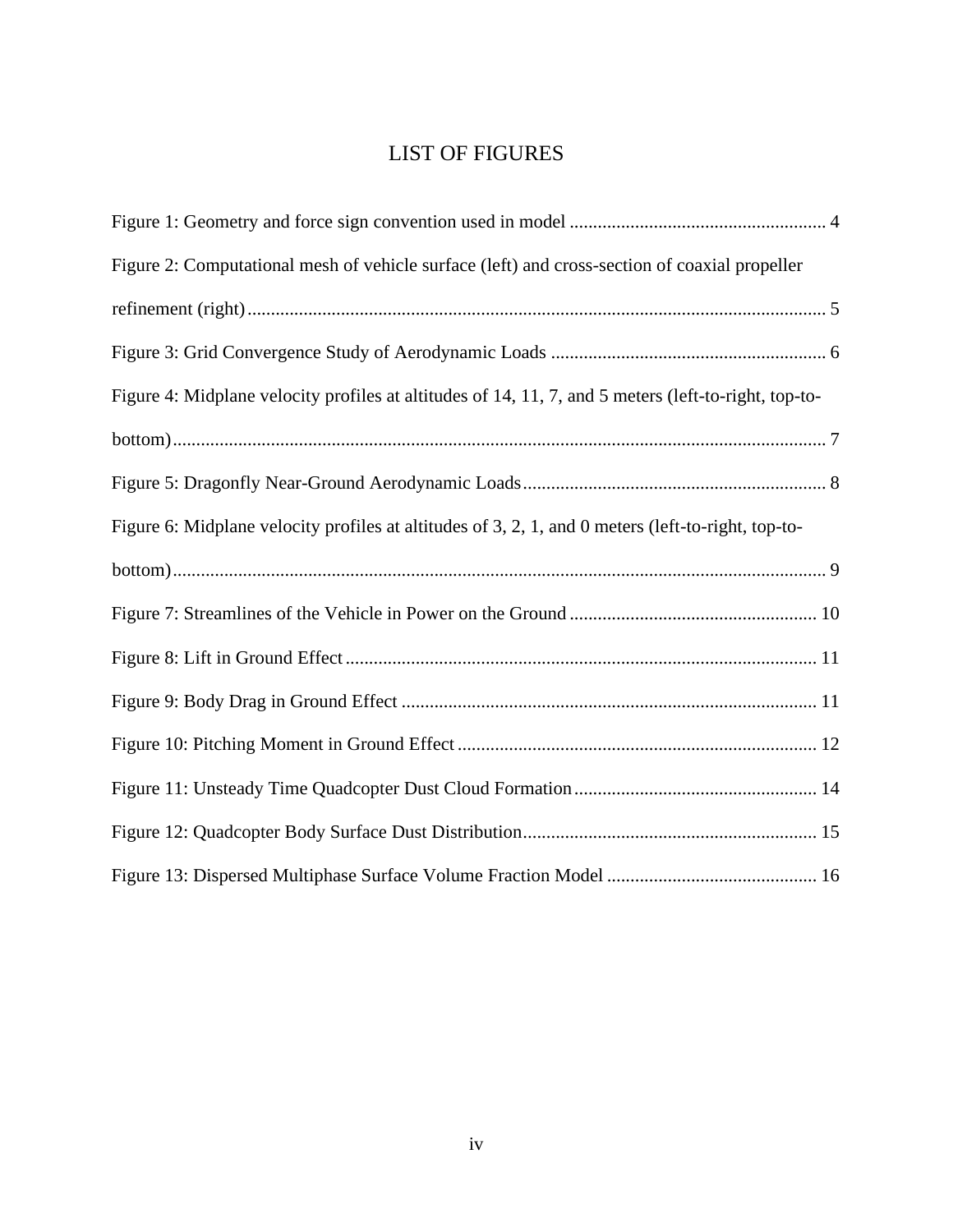# LIST OF TABLES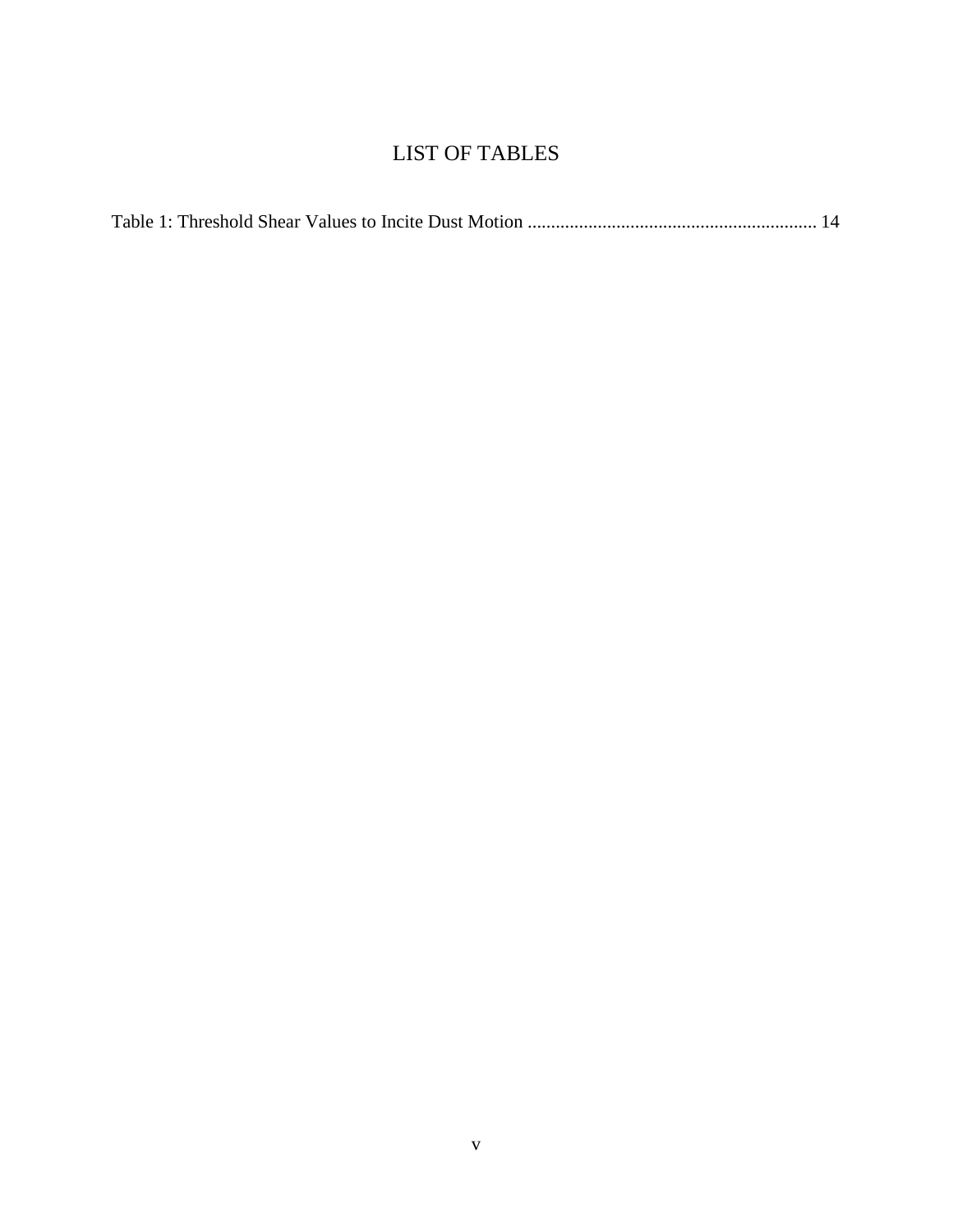### LIST OF ABBREVIATIONS, ACRONYMS, AND NOMENCLATURE

- CFD Computational Fluid Dynamics
- RANS Reynolds-Averaged Navier-Stokes
- BEM Blade-Element Method
- IGE In Ground Effect
- OGE Out of Ground Effect
- 3D Three Dimensional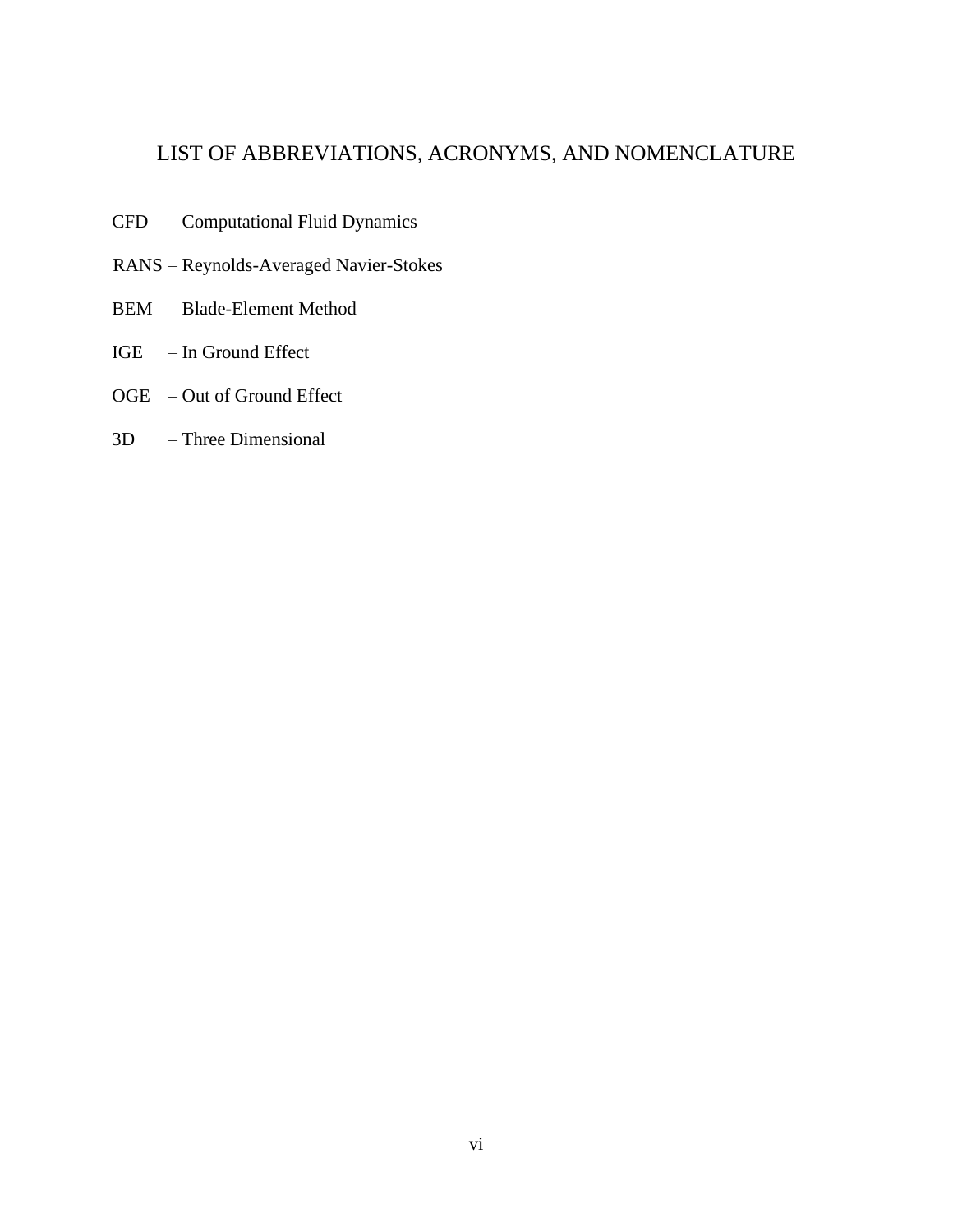### CHAPTER ONE - INTRODUCTION

<span id="page-7-0"></span>Computational Fluid Dynamics (CFD) programs use numerical methods to solve partial differential equations based on the Navier-Stokes equations, which define the conservation of mass, momentum, energy, and species in multiphase flow to determine the motion and interaction of fluids. Numerical models use algorithms to approximate solutions to these equations from user-defined boundary conditions like velocity or pressure at an inlet or stagnation (no-slip) at a wall. These calculations iterate until the solution stably approaches its asymptotic limit within a residual tolerance, whereupon the model is considered to have "converged."

A crucial component of simulating fluid flows is the modeling of turbulence. Turbulence occurs at high Reynolds numbers when inertial forces dominate viscous forces and produces highly irregular motion that facilitates mixing and energy dissipation. The Reynolds-Averaged Navier-Stokes (RANS) approach to solving turbulent flow modifies the Navier-Stokes equations by separating velocity, pressure, energy, and species ratio into mean and fluctuating components which are generated by one of the K-epsilon, K-Omega, or Spalart-Allmaras models [4]. RANS is relatively low in computational cost, and higher resolution can be achieved with more computationally expensive turbulence methods such as Detached Eddy Simulation, Large Eddy Simulation, or Direct Numerical Simulation [5].

The first step in investigating the Dragonfly vehicle's ground interaction is to model the flow created by the vehicle's eight rotors. CFD analysis of rotary wings (or propellers) can be divided into two main approaches: blade-resolved and blade-modeled. A blade-resolved model uses RANS or other methods to directly solve around the resolved geometry of the rotor,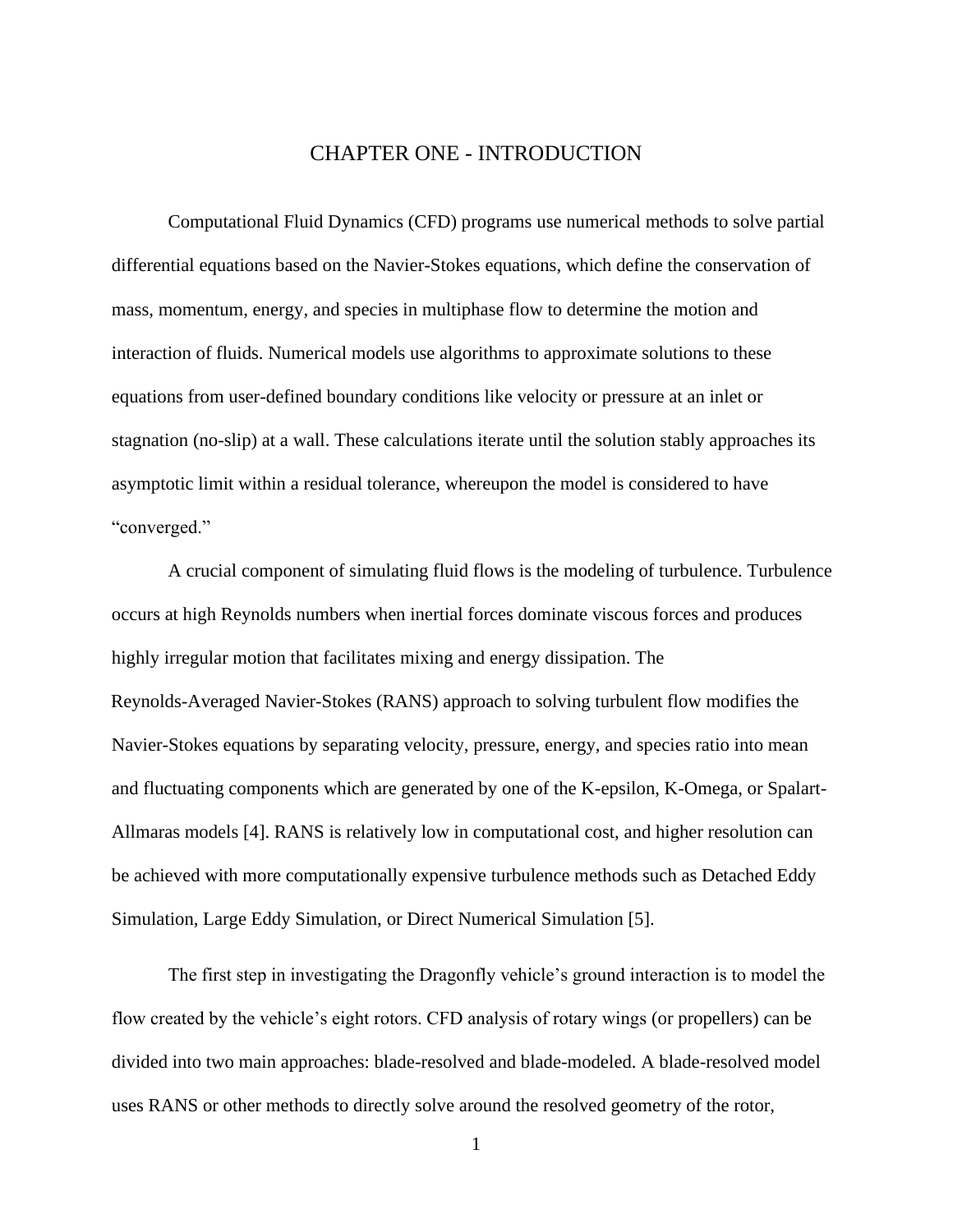requiring a very fine computational mesh that can take days to run on a supercomputer [6]. Blade-modeled approaches on the other hand, like the blade-element momentum theory and body force method, simulate the effect of rotors without resolving their geometries. These methods do not capture all the rotor behavior, such as wingtip vortices, but are exponentially cheaper in computational time. The Blade-Element Method (BEM) splits a cylindrical volume "virtual disk" into sections and introduces a momentum term into the equations of the mesh cells calculated from user-defined rotor blade characteristics [4].

Once the flow of the continuous phase (atmosphere) is modeled, the dispersed phase (dust) behavior can be calculated with either a Lagrangian or Eulerian approach. In a Eulerian approach, equations are solved for the system as a whole. The dispersed particles are influenced by the inertia of the continuous fluid represented with an added virtual mass equaling a constant multiplied by the mass of the continuous fluid displaced. Dispersed multiphase often uses oneway coupling by default, meaning that the continuous fluid affects the dispersed but the effects of the dispersed phase on the continuous are ignored. This method is accurate for small, dispersed phase volume fractions. The Lagrangian method instead tracks the path of particles through the medium. The dispersed phase is introduced from "injectors" which allow control over the size, velocity, and exact location where particles are added. Similar to the dispersed multiphase approach, this method assumes particles are spheres and is only valid when the volume fraction of particles is less than 10% [7].

A rotor operating close to the ground experiences a disturbance in flow as the slipstream is deflected by the ground, resulting in an increased thrust for a given power. This effect is noticeable at heights less than one diameter of the rotor, and has the most effect at heights less

2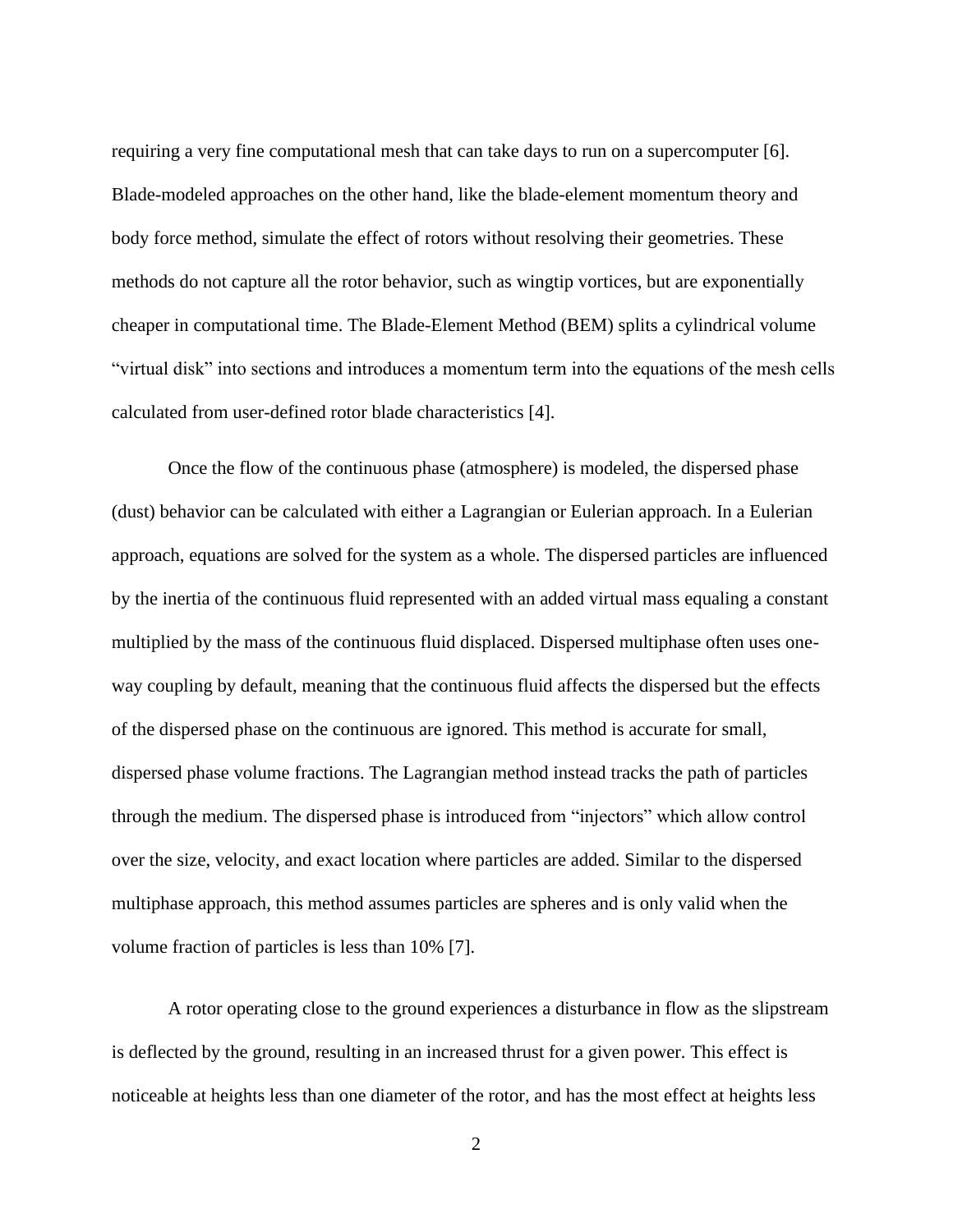than one-half diameter of the rotor [8]. A rotorcraft in this condition of increased thrust is known to be operating In Ground Effect (IGE), and Out of Ground Effect (OGE) at higher altitudes. Aerodynamic loads like lift, drag, and pitching moment are also affected IGE, but they vary greatly depending on the fuselage of the rotorcraft and cannot easily be predicted analytically.

Ground effect for rotorcraft has been studied for nearly a century, and a few predictive models have been developed such as the most well-known Cheeseman & Bennett model; however, it is accepted that models for ground effect in helicopters are not sufficient to apply to multirotors, and as such, some have attempted to formulate new models of ground effect [9]. This study will investigate the behavior of aerodynamic loads on the Dragonfly rotorcraft lander with proximity to the ground, as well as describe the multiphase behavior of clouds of dust created by the rotors operating IGE known as brownout. This hazard poses potential damage to the body and rotors of the vehicle, as well as obstruction of sensors critical to flight and landing.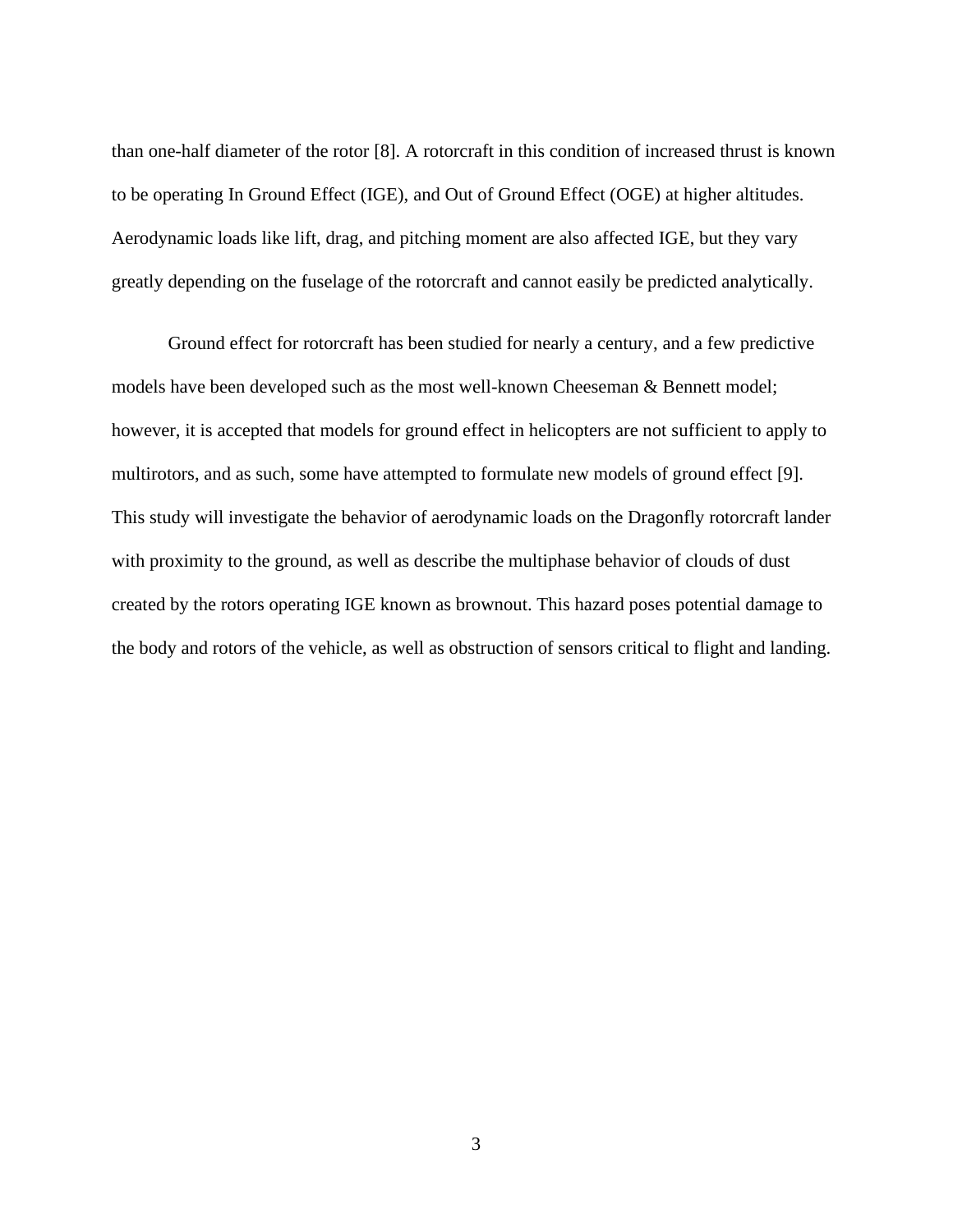### <span id="page-10-0"></span>CHAPTER TWO – MODEL DESIGN AND METHODOLOGY

Simcenter STAR-CCM+



*Figure 1: Geometry and force sign convention used in model*

<span id="page-10-1"></span>CFD simulations were run using Siemens Simcenter STAR-CCM+ Version 16.06.010 (double precision). The model included a Three-Dimensional (3D) simplified full-body geometry of the Dragonfly lander, disregarding minor protrusions including scientific instruments and antennas as seen above in [Figure 1.](#page-10-1) All eight rotors of Dragonfly's coaxial rotors were modeled using BEM at a constant operating rotor speed. Ground effect analysis included calculations of the drag, body lift, pitching moment, and rotor thrust at various heights above a no-slip wall boundary. All cases were run using a static body parallel to the ground and a 0.5 m/s inlet velocity to the front of the vehicle. Additionally, Titan atmospheric conditions of 5.35 kg/m<sup>3</sup> density, 6.0E-6 Pa·s dynamic viscosity, and a gravitational constant of 1.352 m/s<sup>2</sup> were used.

The model assumed turbulent Reynolds conditions through the entire domain as well as constant density, or incompressible flow. Finally, the shear stress on the ground calculated using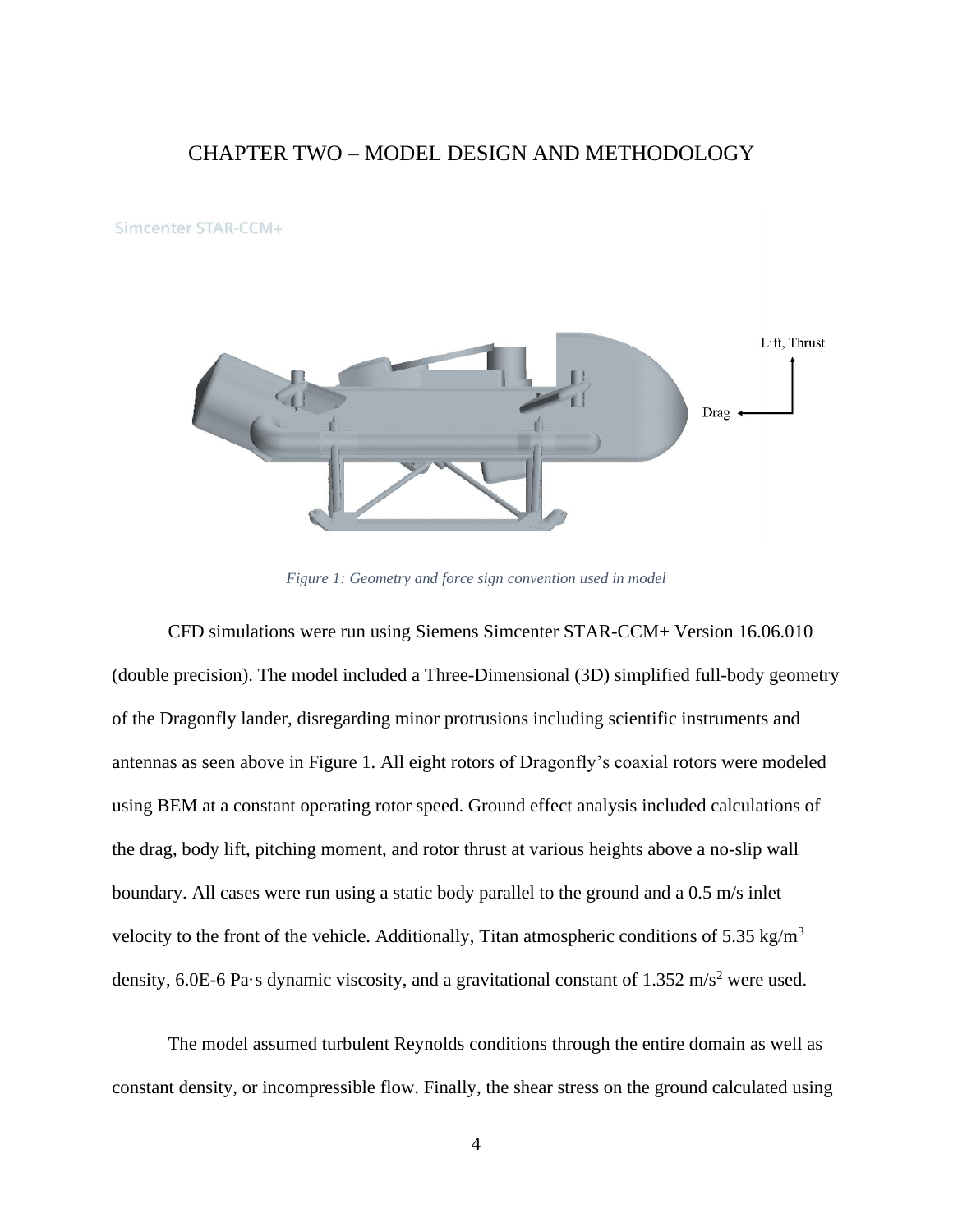BEM loses some accuracy as the approach does not capture the effect of high-shear wingtip vortices.



*Figure 2: Computational mesh of vehicle surface (left) and cross-section of coaxial propeller refinement (right)*

<span id="page-11-0"></span>The computational model was built within a 30m x 30m x 30m cuboid region with a noslip wall boundary for the ground and vehicle surface. The mesh was constructed with surface mesh refinement on the lander geometry, trimmed volumetric refinement surrounding the lander, as well as finer trimmed mesh over the rotor regions as seen above in [Figure 2.](#page-11-0) A 2mm-thick prism layer was added to the vehicle surface to capture the boundary layer for accurate body forces.

A mesh convergence study for the model was conducted for aerodynamic loads using the methodology provided by Roache [10]. Three different mesh sizes were generated for the 14 meter altitude case with roughly 14, 10, and 6 million cells. Order of convergence was calculated using the extracted values, and the infinite mesh Richardson Extrapolate was determined. The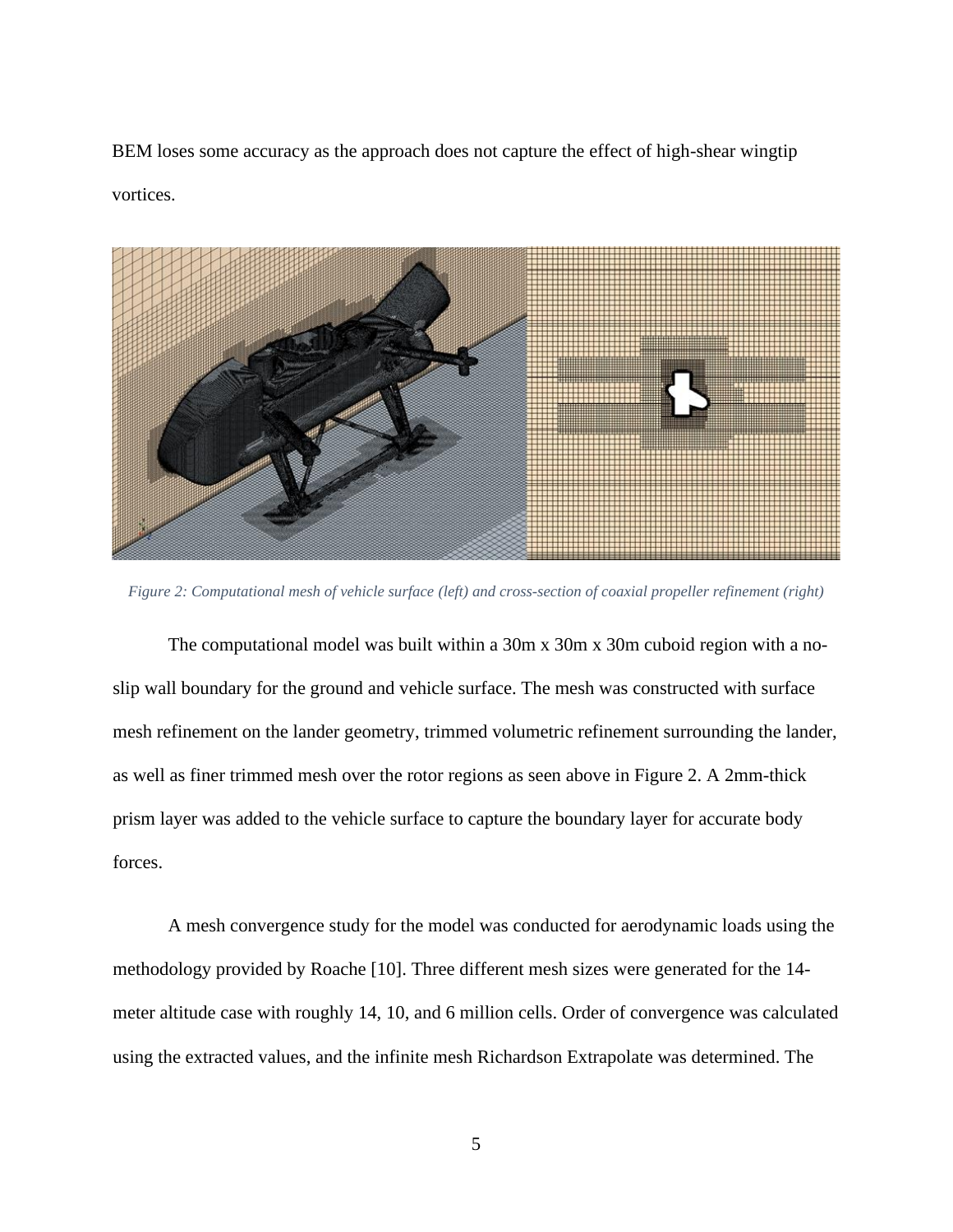normalized convergence of lift, drag, pitching moment, and thrust can be seen plotted below in





<span id="page-12-0"></span>*Figure 3: Grid Convergence Study of Aerodynamic Loads*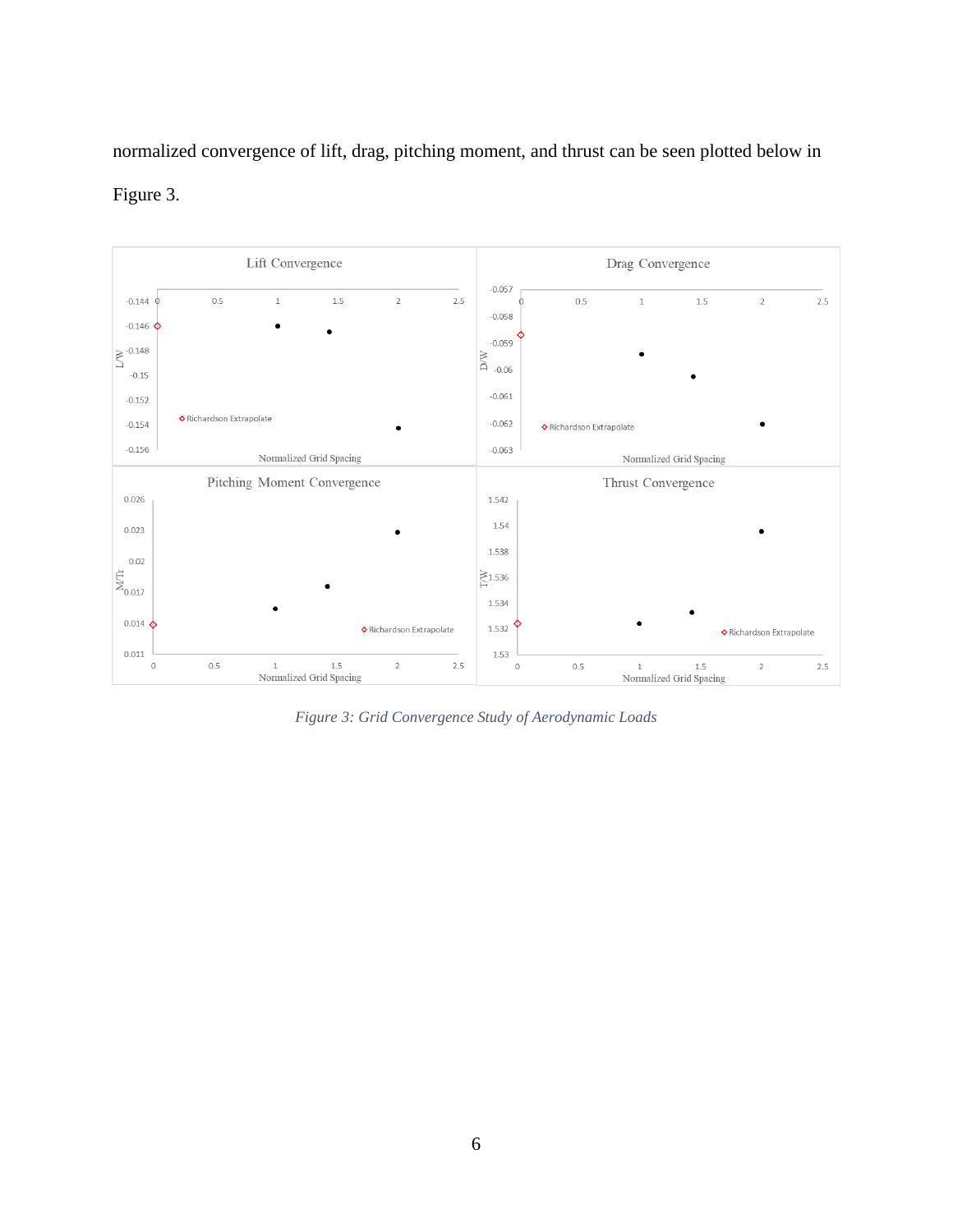### CHAPTER THREE – GROUND EFFECT INVESTIGATION

<span id="page-13-0"></span>

*Figure 4: Midplane velocity profiles at altitudes of 14, 11, 7, and 5 meters (left-to-right, top-to-bottom)*

<span id="page-13-1"></span>Ground effect analysis included calculations of the drag, body lift, pitching moment, and rotor thrust at intervals of height descending from 14 meters above the ground boundary. Velocity profiles for the solutions to the first four cases can be seen above in [Figure 4.](#page-13-1)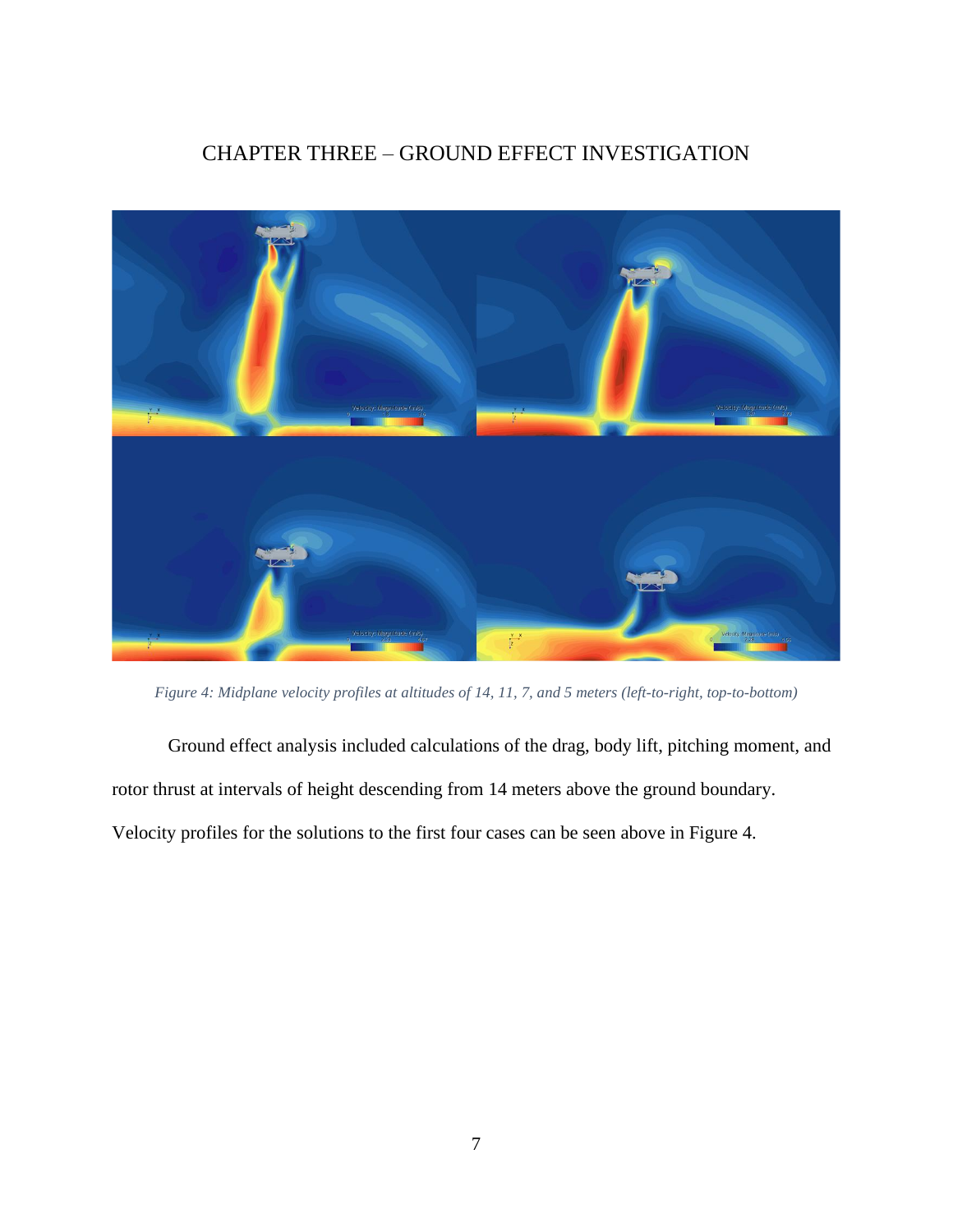

*Figure 5: Dragonfly Near-Ground Aerodynamic Loads*

<span id="page-14-0"></span>Normalized aerodynamic loads are plotted above in [Figure 5](#page-14-0) against elevation from the bottom of the landing gear to the ground in meters. Lift, drag, and thrust forces are normalized by the weight of the vehicle, and pitch moment is normalized by the torque generated by one rotor revolving at normal speed.

In OGE hover away from the ground there is a significant negative aerodynamic lift, or download, and negative drag on the body. In a case of equivalent inlet velocity without propellers, lift is less than a tenth of this value and drag is negligible. Thus, it can be concluded that the download and negative drag are caused mainly by the interaction of the rotor downwash with the geometry of the arm fairings, visible in [Figure 1,](#page-10-1) which have a positive angle of attack airfoil cross section to minimize drag during forward flight inclination. The nose-up pitching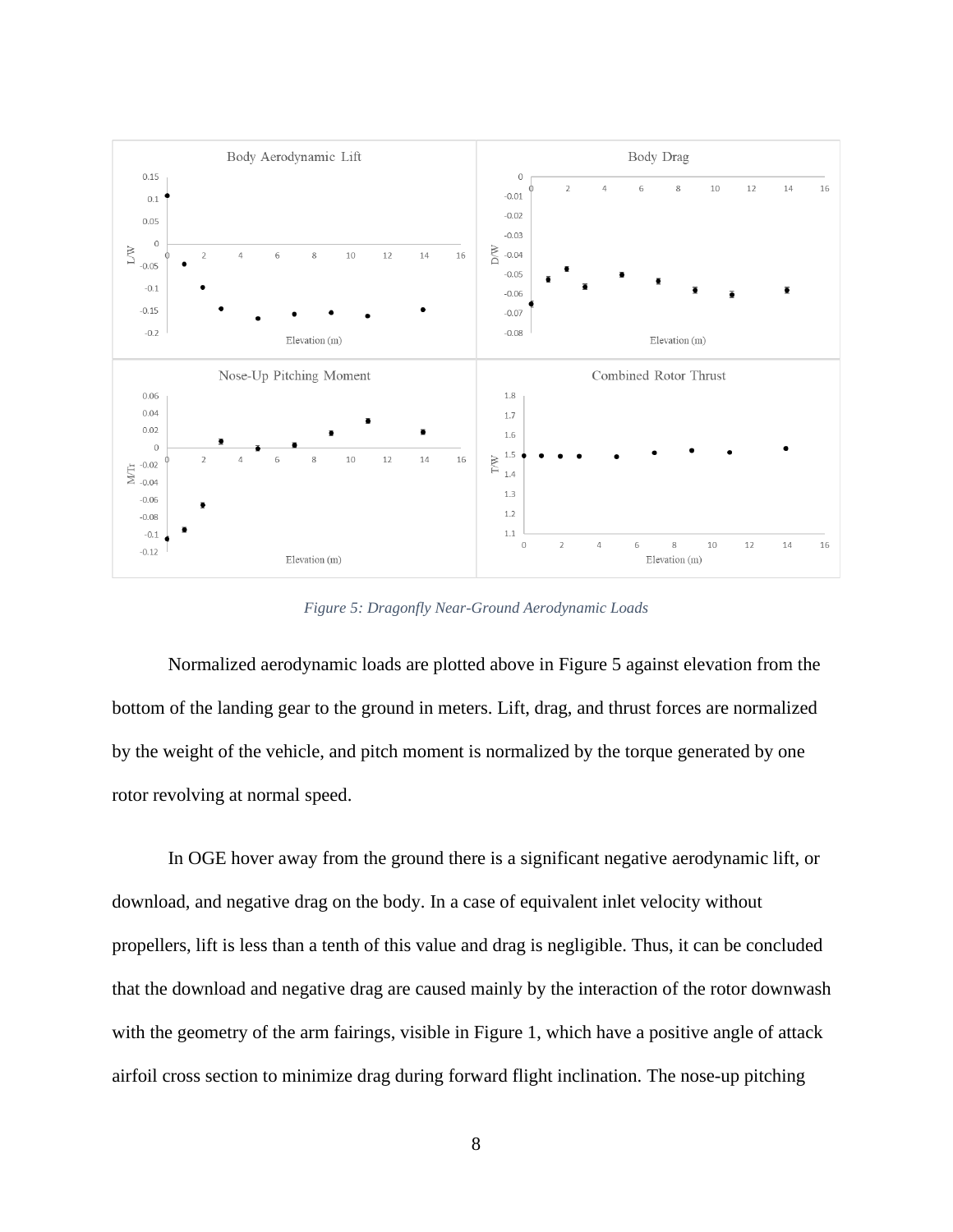moment appears to be created by a low-pressure region at the top of the vehicle behind the nose as visible in [Figure 4.](#page-13-1) Thrust is not significantly affected by vehicle altitude within the range of altitudes for this study. This is not unexpected, as the height of the landing gear keeps the vehicle higher than 1.5 times the radius of the rotors, and literature suggests that the thrust increase from rotor ground effect is most prevalent within one rotor radius of the ground [8].



*Figure 6: Midplane velocity profiles at altitudes of 3, 2, 1, and 0 meters (left-to-right, top-to-bottom)*

<span id="page-15-0"></span>Below an altitude of five meters, the download on the body decreases as the rotor downwash is deflected by the ground, trapped below the fuselage, then re-ingested by the aft rotors. This "fountain flow" between the underbody of the fuselage and ground generates upload with proximity to the ground has been documented experimentally for tiltrotors [11]. Lift is maximized with the vehicle skids touching the ground, where it overcomes the download created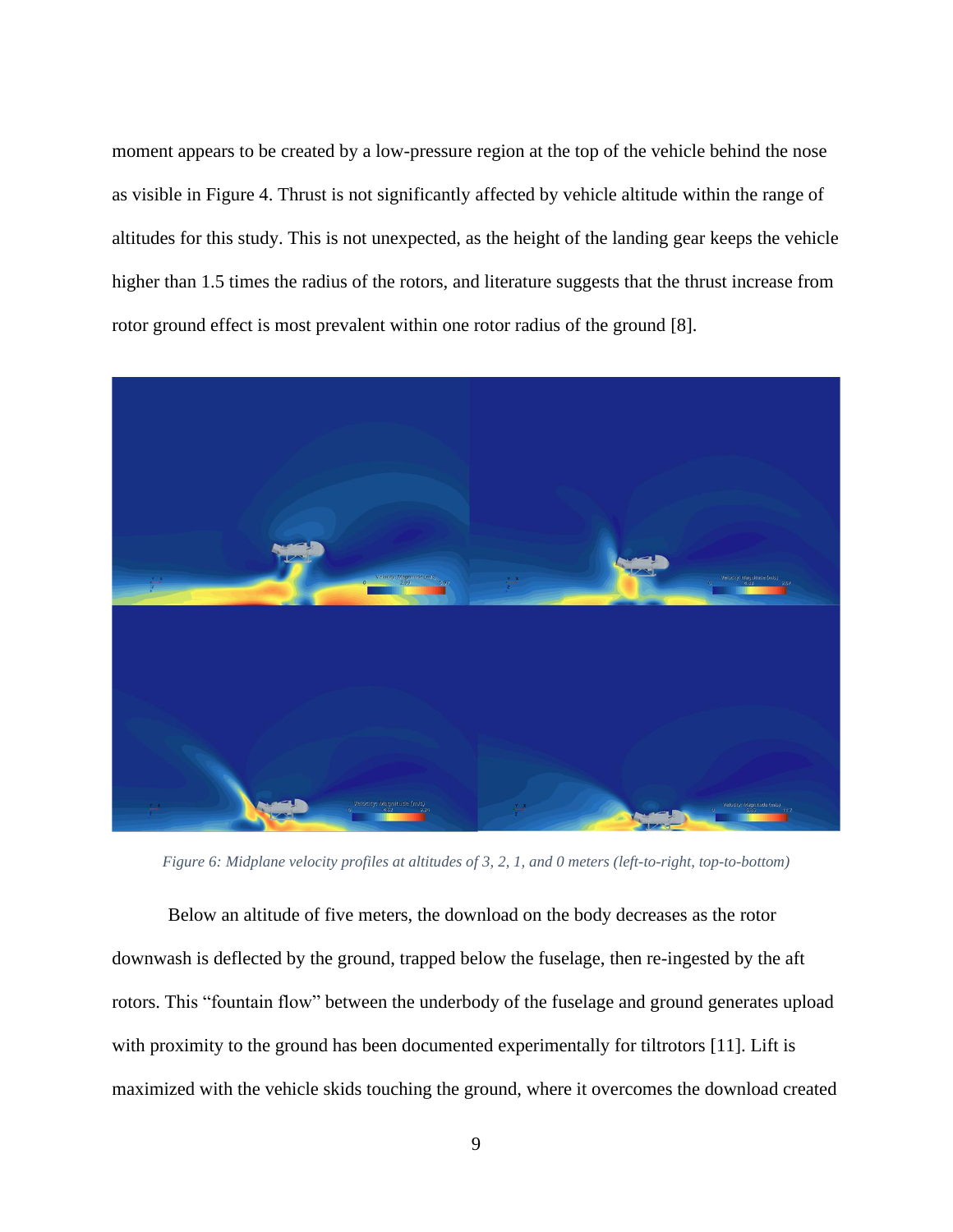by flow over the arms. This transition from induced download to upward lift under one meter from the ground can help descent stability, slowing and lessening the impact of landing.

As seen from the streamlines in [Figure 7](#page-16-0) below, air that is not re-ingested is forced toward the nose of the vehicle, creating a low-pressure area under the front of the fuselage which increases forward drag and induces a nose-down moment. The landing controller must consider increased drag at low altitude so as not to overshoot the desired landing site, and most significantly, the change from nose-up to nose-down pitching moment to maintain level flight and safe landing.



*Figure 7: Streamlines of the Vehicle in Power on the Ground*

<span id="page-16-0"></span>Unusual values of pitch and drag occur at an altitude of three meters with a higher noseup pitch and forward drag appearing than the trend would suggest. This appears to be caused by the recirculation vortex ahead of the fore rotors meeting the downwash of the rotors deflected by the ground, causing a secondary vortex of high pressure to form under the nose of the fuselage.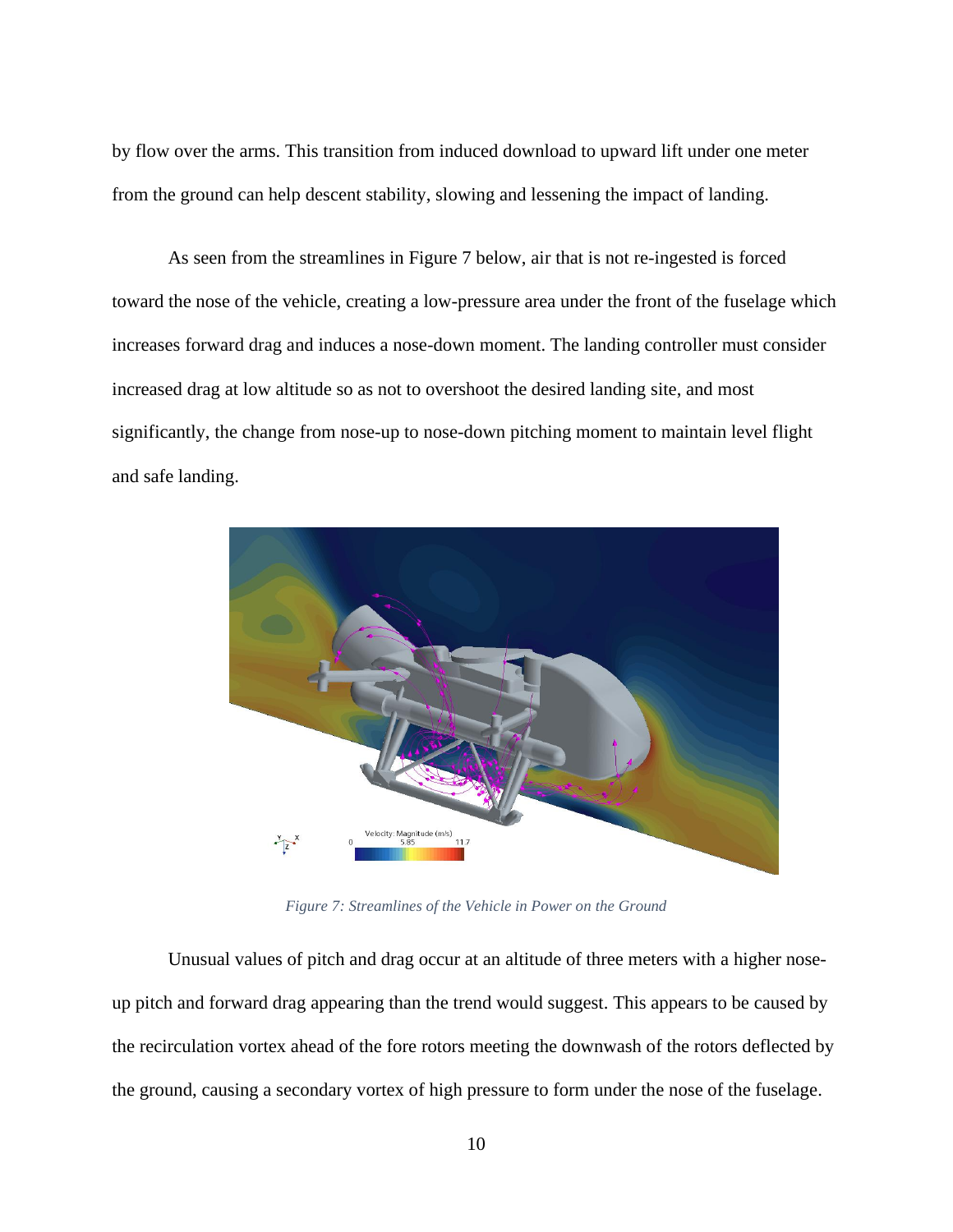Below this altitude, a high-pressure region of flow reversal forms on the upper surface of the tail, causing a nose-down pitching moment. Nonetheless, the general trend in aerodynamic loads is evident.



*Figure 8: Lift in Ground Effect*

<span id="page-17-0"></span>Normalized body lift within ground effect as seen above in [Figure 8](#page-17-0) can be approximated by a second-order function of altitude below five meters

$$
f(x) = 0.0167x^2 - 0.1347x + 0.0944, \quad x \le 5
$$
 (1)



<span id="page-17-1"></span>*Figure 9: Body Drag in Ground Effect*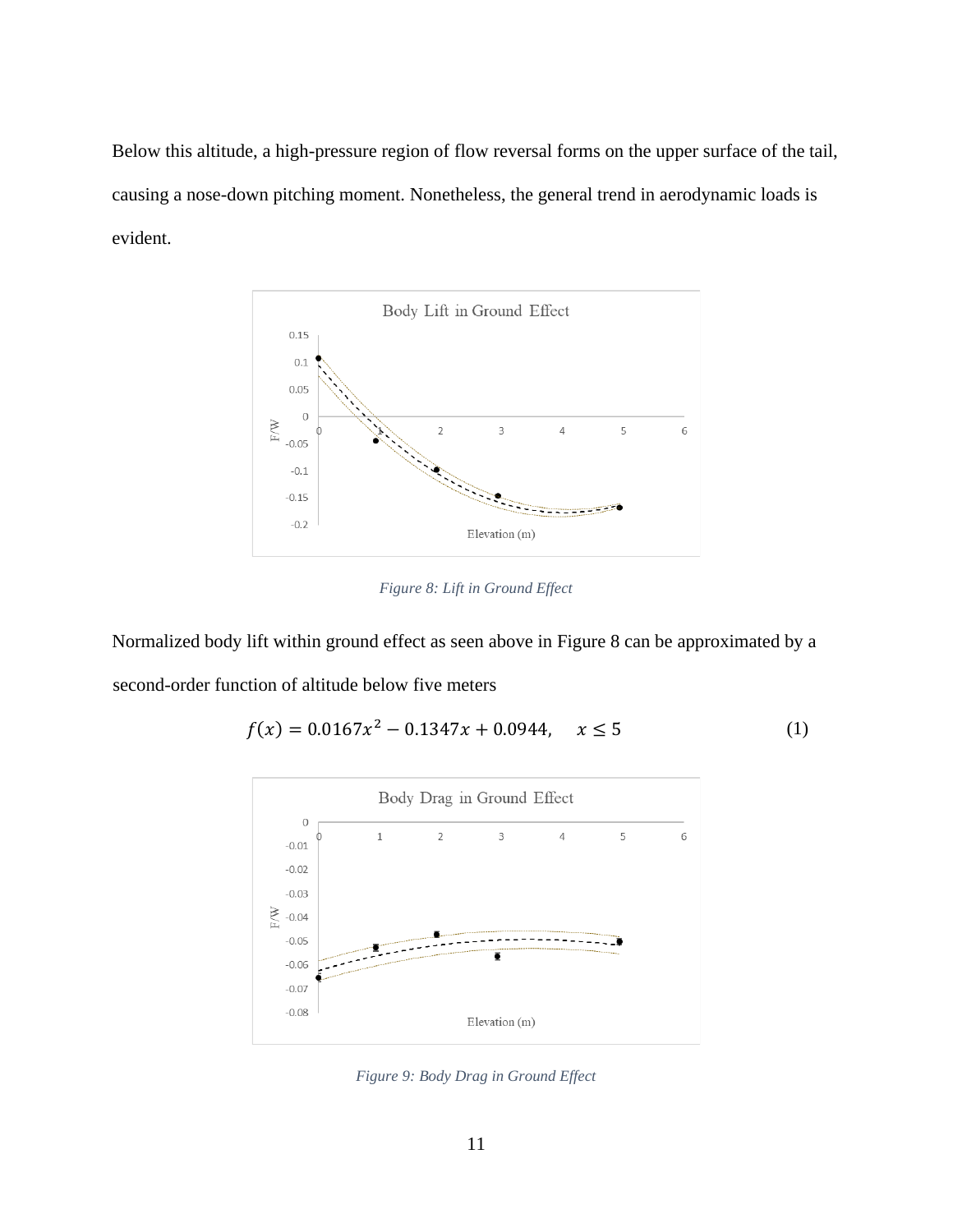Drag within ground effect as seen above in [Figure 9](#page-17-1) can be approximated by a second-order function of altitude below five meters



 $f(x) = -0.019x^2 - 0.1306x - 1.072, \quad x \le 5$  (2)

*Figure 10: Pitching Moment in Ground Effect*

<span id="page-18-0"></span>Finally, pitching moment within ground effect as seen above in [Figure 10](#page-18-0) can be approximated by a linear function of altitude

$$
f(x) = 0.0246x - 0.1047, \quad x \le 5
$$
 (3)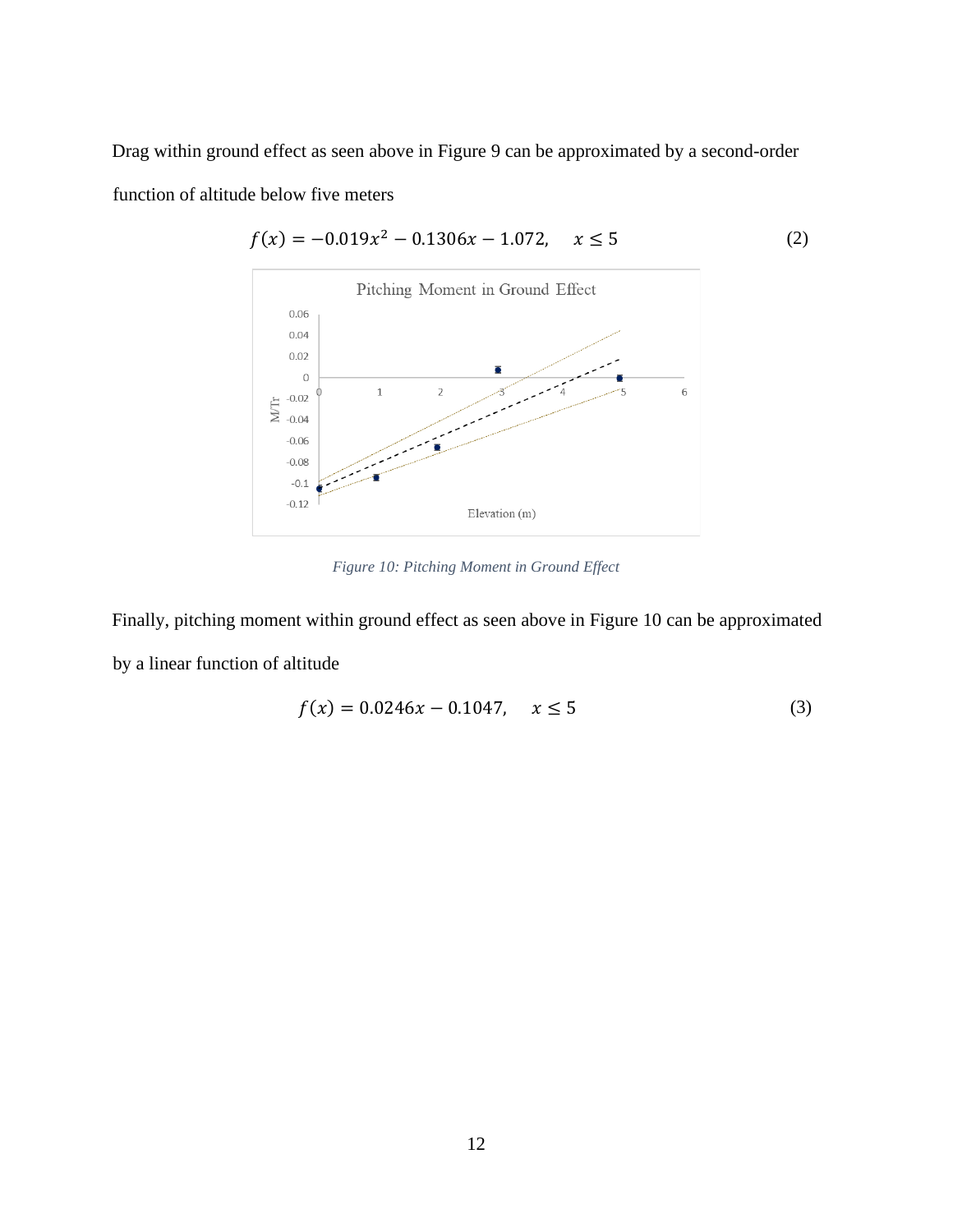#### <span id="page-19-0"></span>CHAPTER FOUR – EULERIAN MULTIPHASE BROWNOUT MODEL

An examination of brownout conditions called for the assessment of an Eulerian twophase method of modeling air and perturbed dust. Existing brownout models often use a form of Lagrangian particle tracking and assume a one-way fluid coupling [3] where the carrier fluid affects the dispersed particle but not the inverse. The Eulerian approach allows the interaction between BEM-modeled propellers and dust to be captured, in contrast to a Lagrangian or Dispersed Multiphase Eulerian model, in which the flow solver is frozen before introducing dust. An Eulerian approach is also less computationally expensive.

Dust entry can be defined on the ground surface by calculating the wall shear stress to excite dust of a given diameter using the shields parameter calculation for initiation of sediment motion. The equation

$$
\theta_c = \frac{\tau}{(\rho_s - \rho)gD} \tag{4}
$$

was used where  $\rho$  represents the density of the fluid,  $\rho_s$  the density of the sediment,  $g$  the gravitational acceleration,  $D$  the particle diameter, and  $\theta_c$  the critical shields parameter which can be assumed to be  $\theta_c = 0.045$  for a high shear Reynolds number [12]. For example, the shear stress threshold to incite motion in a variety of particle diameters can be seen below in [Table 1.](#page-20-1)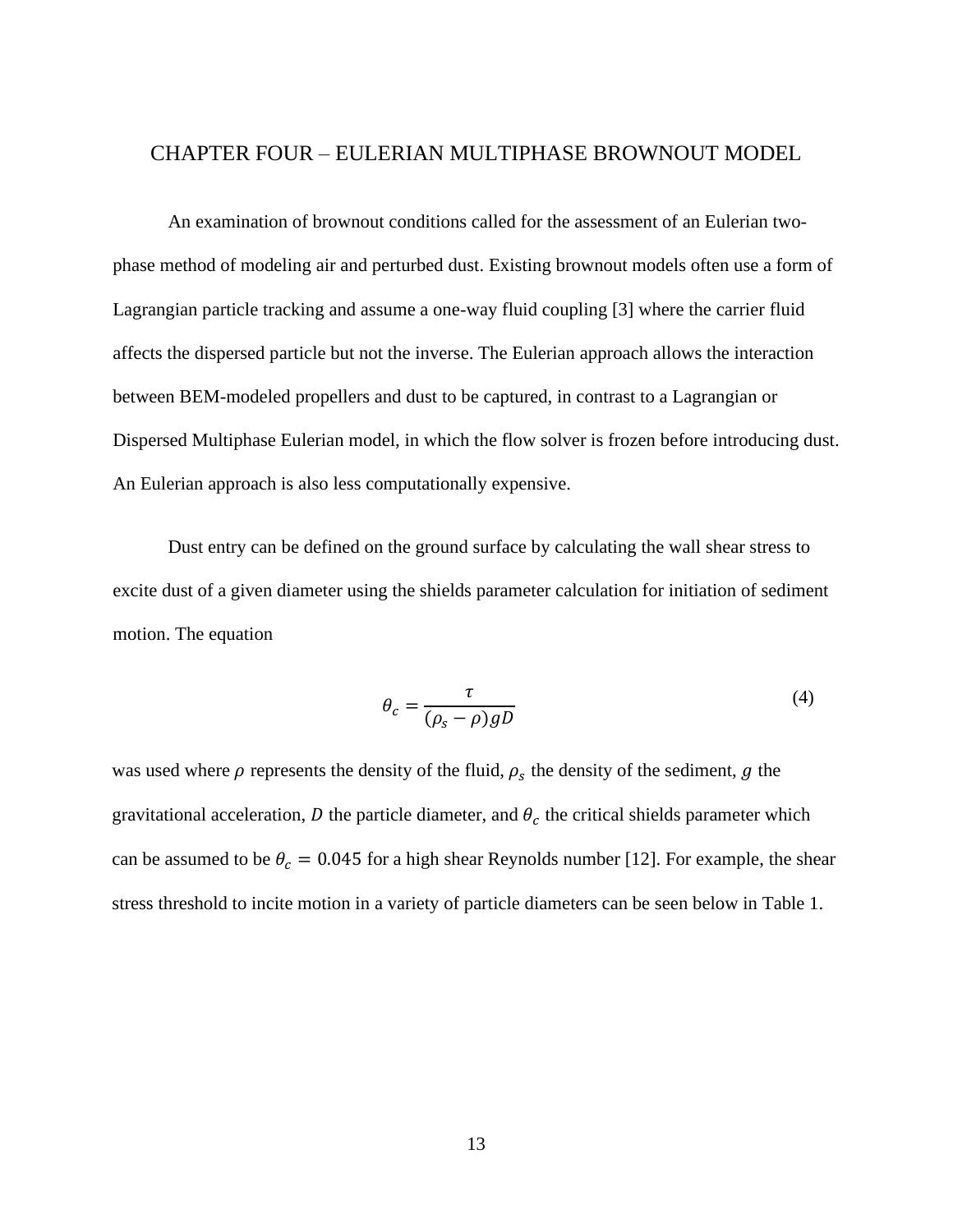<span id="page-20-1"></span>

| Particle Diameter<br>(micron) | Earth Threshold<br>Shear Stress (Pa) | Titan Threshold<br>Shear Stress (Pa) |  |
|-------------------------------|--------------------------------------|--------------------------------------|--|
| 5                             | 0.005957                             | 0.000991                             |  |
| 10                            | 0.011914                             | 0.001983                             |  |
| 20                            | 0.023827                             | 0.003965                             |  |
| 50                            | 0.059569                             | 0.009913                             |  |
| 100                           | 0.119137                             | 0.019826                             |  |
| 300                           | 0.357412                             | 0.059477                             |  |
| 500                           | 0.595687                             | 0.09913                              |  |
| 1000                          | 1.191374                             | 0.198255                             |  |

| Table 1: Threshold Shear Values to Incite Dust Motion |  |  |  |
|-------------------------------------------------------|--|--|--|
|-------------------------------------------------------|--|--|--|

It is evident that dust motion begins at shear stress values an order of magnitude lower on Titan than on Earth, influenced by the combined higher density of air and lower gravitational force.



*Figure 11: Unsteady Time Quadcopter Dust Cloud Formation*

<span id="page-20-0"></span>The Eulerian brownout simulation method was developed using a model of a DJI F450 quadcopter at a height of one rotor diameter from the ground, with four rotors modeled using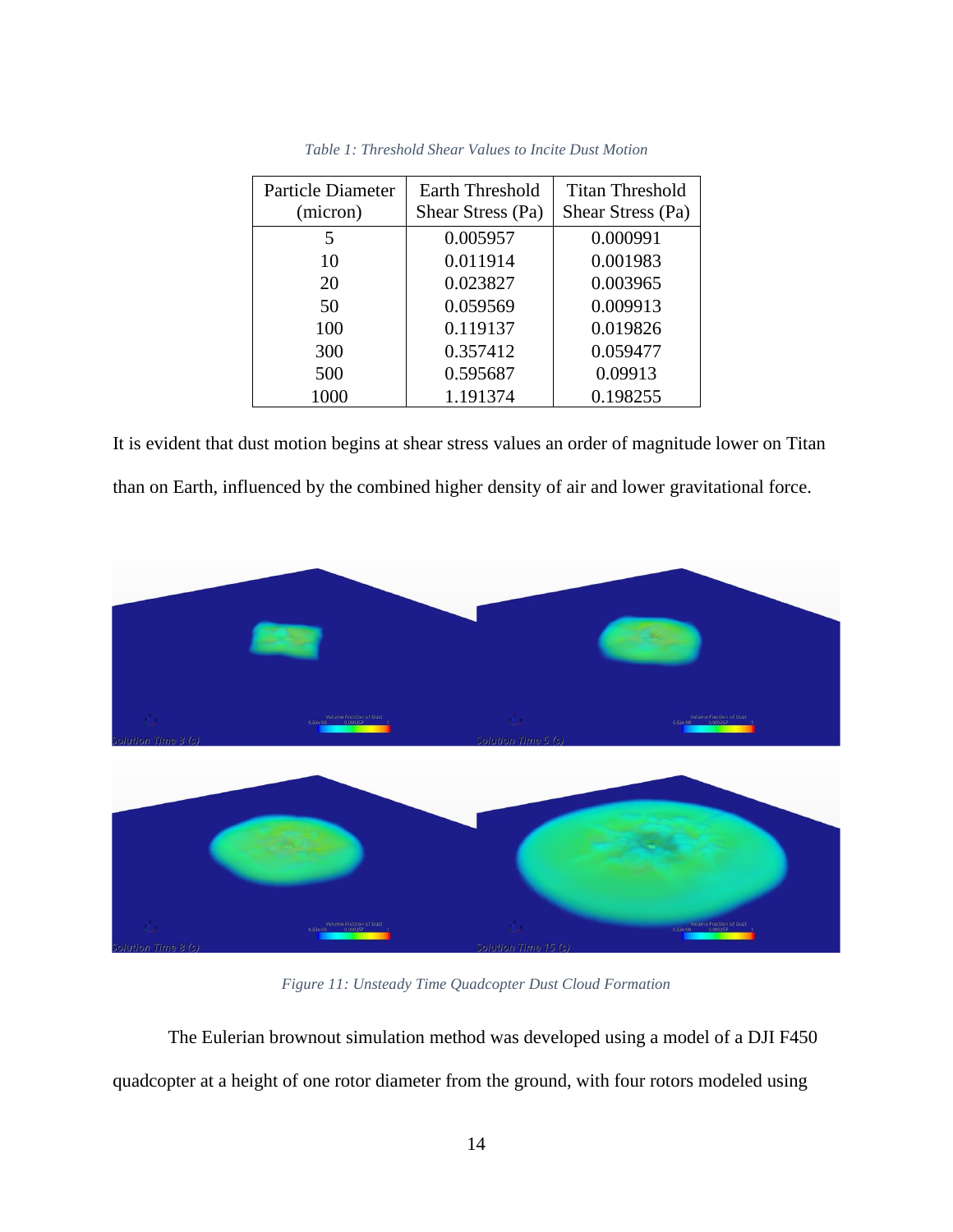BEM at constant rotation speed. The simulation was first run with a single-phase fluid domain of air to calculate shear stress on the ground. Next, the floor boundary was set to an inlet with a dust-to-air volume fraction equal to one where shear stress exceeded the threshold motion shear as described above, and zero elsewhere. The dust cloud formed using an unsteady-time model over fifteen seconds can be seen above in [Figure 11.](#page-20-0) A steady-time model option was also simulated to view the average volume fraction of dust across the drone surface. The results of this steady model can be seen below in [Figure 12.](#page-21-0) The magnitude of the volume fraction is not particularly relevant, but it is useful to view the relative distribution of dust across the drone body. It is evident that the highest amount of dust impacts the middle to outward end of the arms of the drone, as well as a lower concentration of dust impacting the central plate of the body.



*Figure 12: Quadcopter Body Surface Dust Distribution*

<span id="page-21-0"></span>The Eulerian two-phase modeling approach was subsequently applied to the Dragonfly model at identical operating conditions used for the aerodynamic loads study. However, the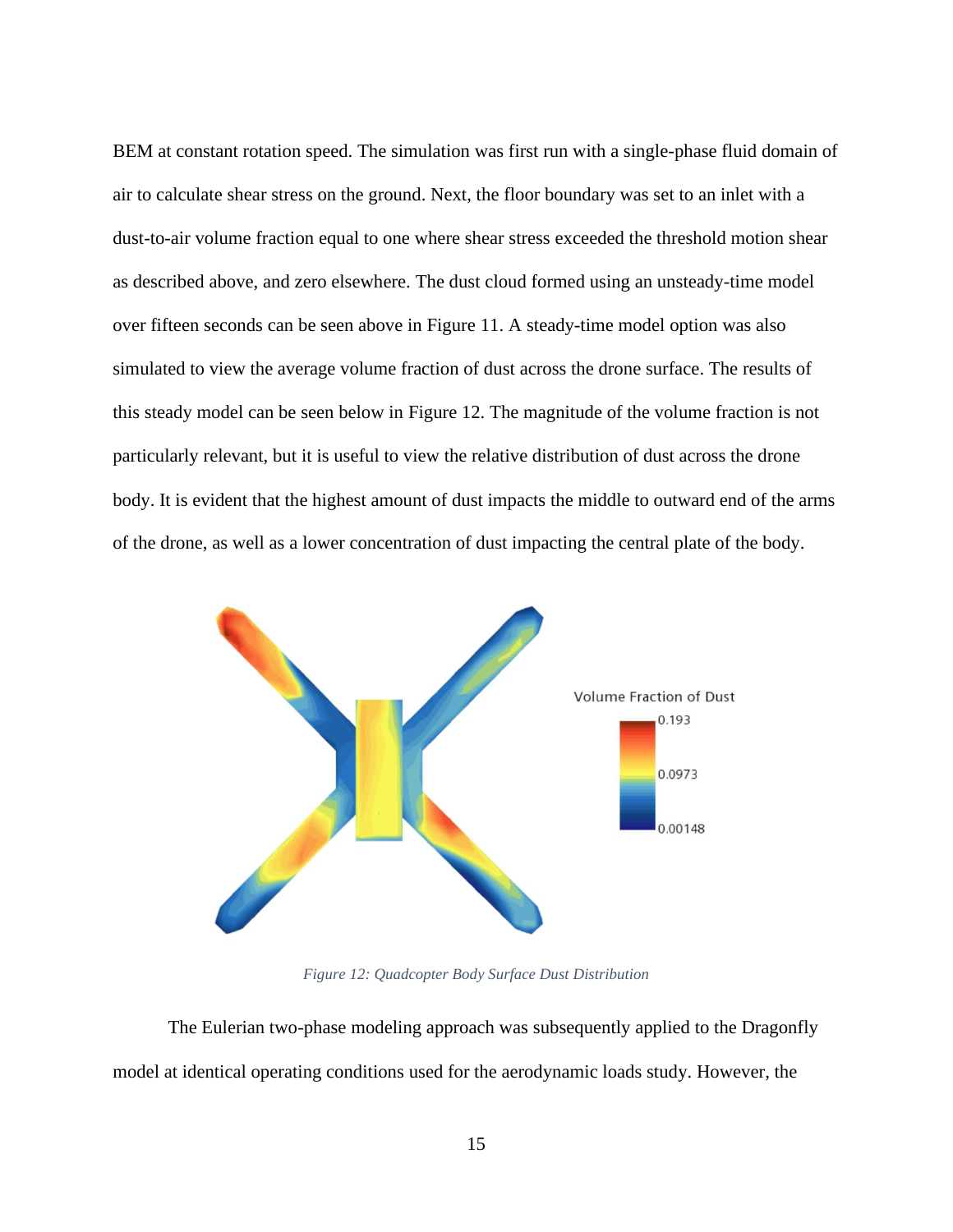approach did not yield stable, meaningful results. Therefore, a Eulerian Dispersed Multiphase solver was applied to the model instead, which can be used to capture the volume fraction of dust across the surface of the vehicle. This model cannot be used in tandem with the BEM model for the propellers, so the flow field of air must be "frozen," or set not to update. The results of the Eulerian Dispersed Multiphase model can be seen below in [Figure 13.](#page-22-0) Most of the dust impacts the top of the vehicle, most notably toward the rear of the circular antenna and the cylindrical generator at the tail, and the arms of the vehicle. Dust also spreads across the bottom surface of the drone with most of the dust towards the rear. The distribution along the bottom is much less uniform due to the high instability of the recirculation in the high-pressure area below the vehicle.



<span id="page-22-0"></span>*Figure 13: Dispersed Multiphase Surface Volume Fraction Model*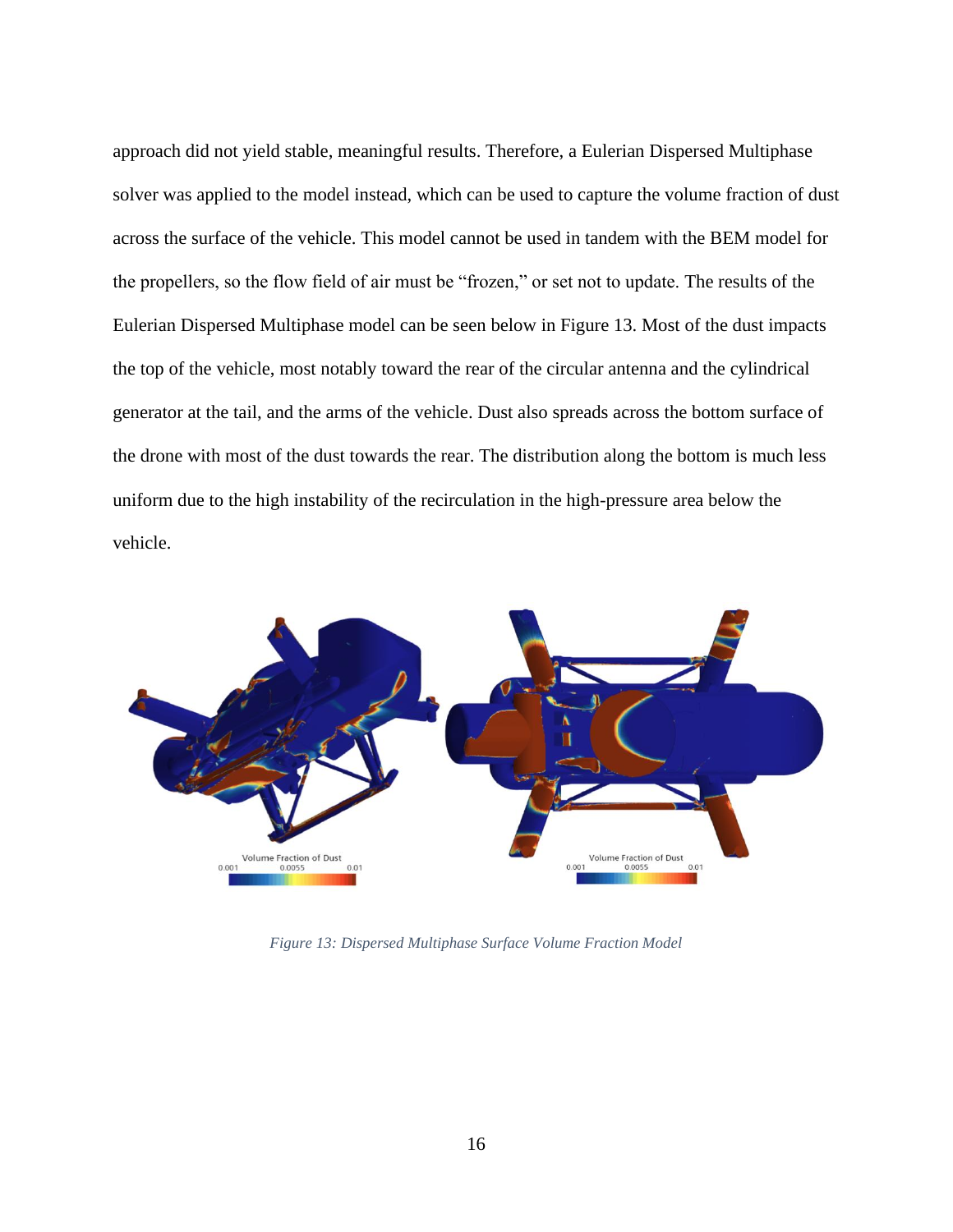#### CHAPTER FIVE – DISCUSSION AND CONCLUSION

<span id="page-23-0"></span>Calculating the aerodynamic loads on the Dragonfly vehicle within proximity to the ground using CFD proved to be a valuable undertaking. This investigation supports the findings of established literature regarding the development of an upload on the body near the ground due to recirculation vortices forming below the fuselage. Additionally, the study did not show a noticeable increase in thrust near the ground, which is acceptable since the landing gear keeps the vehicle just out of the proximity from the ground at which a significant increase in thrust would occur. A further investigation of thrust produced by a set of coaxial rotors within close proximity (less than one-half rotor diameter) to the ground would be beneficial to elucidate the ground effect behavior of such a multirotor vehicle. Additionally, evaluating aerodynamic loads with the vehicle at different angles to the ground as well as different rotor speeds would provide valuable data.

The behavior of drag and pitching moment with proximity to the ground for the Dragonfly vehicle is novel, as these forces are hard to predict and greatly depend on the geometry of the vehicle. Most notably, the pitching moment changes signs from a nose-up to a nose-down moment below an altitude of five meters, which could pose issues for the landing controller if not accounted for. The increase in negative drag at these altitudes should also be considered in the controller so as not to overshoot the desired landing area.

The brownout model posed to be the most difficult aspect of the investigation. Predicting dust kickup using the shields parameter served as a useful guideline, and the Eulerian two-phase modeling approach provides a quick simulation of dust cloud created. However, this approach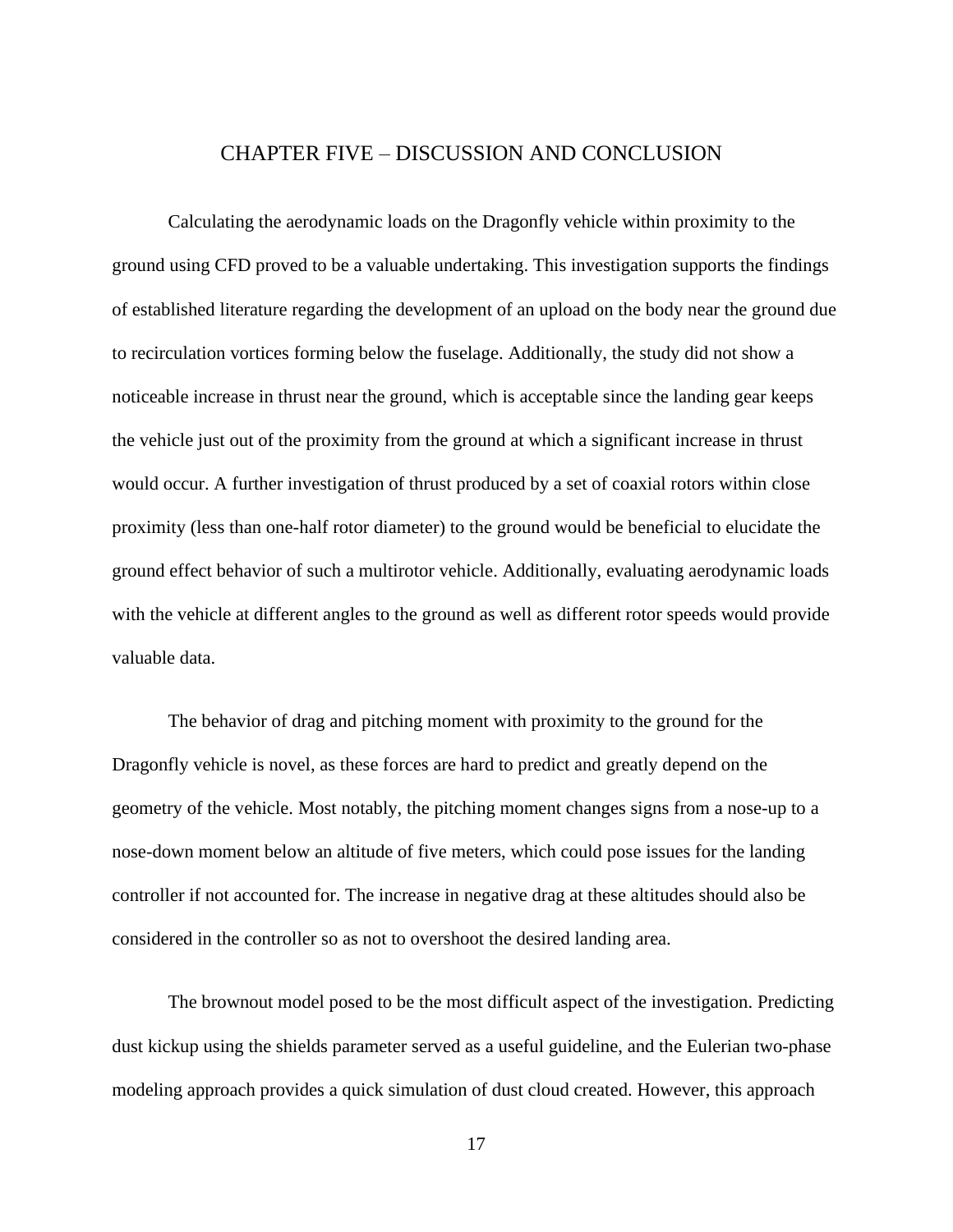does not permit dust to settle back to the ground; this was compensated for by increasing the computational region to preserve an infinitesimal volume fraction at the boundaries. This prevents a converging steady solution and adds computational cost as more mesh is required. This modeling technique still has value for simulating dust cloud formation, but more work must be done to get the two-phase approach as stable as a Dispersed Multiphase model. Such a model would be able to capture surface volume fraction of dust as well as the cloud formed.

Also, the simulation is limited by some of the computational assumptions made. A drawback of BEM propeller modeling is that propeller wingtip vortices, which are high in shear, are not properly resolved. Therefore, a blade-resolved model might be desired eventually to better represent shear stress.

Part of the scope of this project was to compare a computational brownout model of a quadcopter to experimental data. Going forward, it is desired to design an experiment to capture the ground shear stress distribution of the DJI F450 drone as well as the spread of dust impacting the surface of the drone. This would provide validation for the computational data and allow them to be more readily applied to the Dragonfly project where experimentation will not be possible until the vehicle is on Titan.

18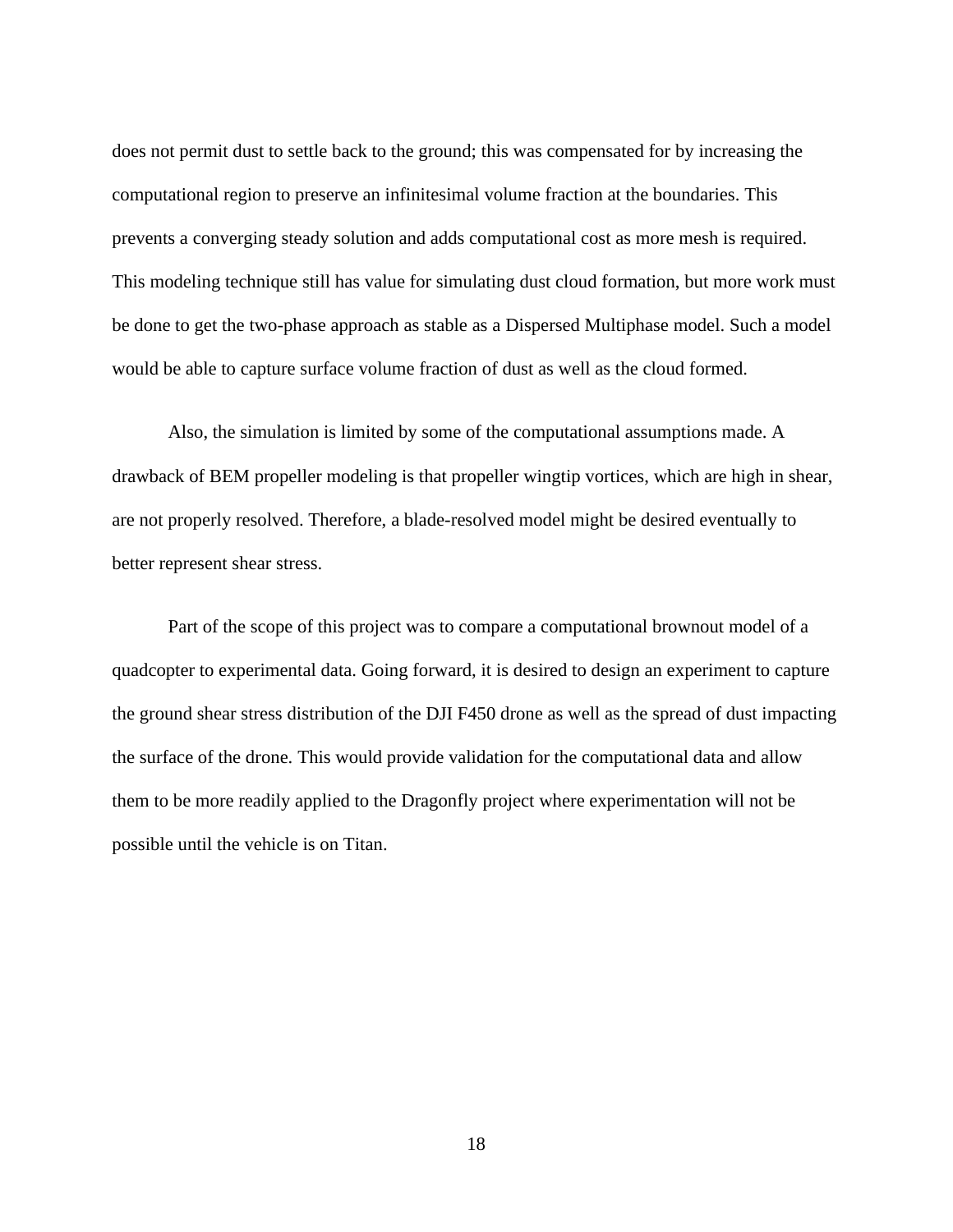### REFERENCES

- <span id="page-25-0"></span>1. John Hopkins University Applied Physics Laboratory, "Dragonfly," 2021, [https://dragonfly.jhuapl.edu](https://dragonfly.jhuapl.edu/)
- 2. Lorenz, R. D., Schmitz, S., Kinzel, M., "Prediction of aerodynamically-triggered condensation: Application to the Dragonfly rotorcraft in Titan's atmosphere," Aerospace Science and Technology, Vol. 114, 2021.
- 3. Govindarajan, B. M., Leishman, J. G., "Predictions of Rotor and Rotor/Airframe Configurational Effects on Brownout Dust Clouds," AIAA Journal of Aircraft, Vol. 53, No. 2, 2016.
- 4. Siemens, "User Guide: STAR-CCM+ Version 16.06," 2021.
- 5. Thai, A., Grace, S., Jain, R., "Effect of Turbulence Modeling Selection Within Helios for Small Quadrotor Aerodynamics," AIAA Journal of Aircraft, pp. 1-19, 2022.
- 6. Cornelius, J., "Efficient CFD Approaches for Coaxial Rotor Simulations," Master's Thesis, Dept. of Aerospace Engineering, Pennsylvania State University, 2019.
- 7. Persson, T., "Eulerian-Lagrangian Modeling of Multicomponent Spray for Aseptic Treatment of Carton Bottles in the Food Process and Packaging Industry," Master's Thesis, Dept. of Applied Mechanics, Chalmers University of Technology, 2013.
- 8. Leishman, J. G., "Principles of Helicopter Aerodynamics," Cambridge, Cambridge University Press, 2000, pp 185-189.
- 9. He X, Leang K. K., "A new quasi-steady in-ground effect model for rotorcraft unmanned aerial vehicles," ASME, dynamic systems and control conference, Vol. 3, Park City, UT, USA, Oct. 2019
- 10. Slater, J., "Examining Spatial (Grid) Convergence", National Program for Applications-Oriented Research in CFD, 2021. <https://www.grc.nasa.gov/www/wind/valid/tutorial/spatconv.html>